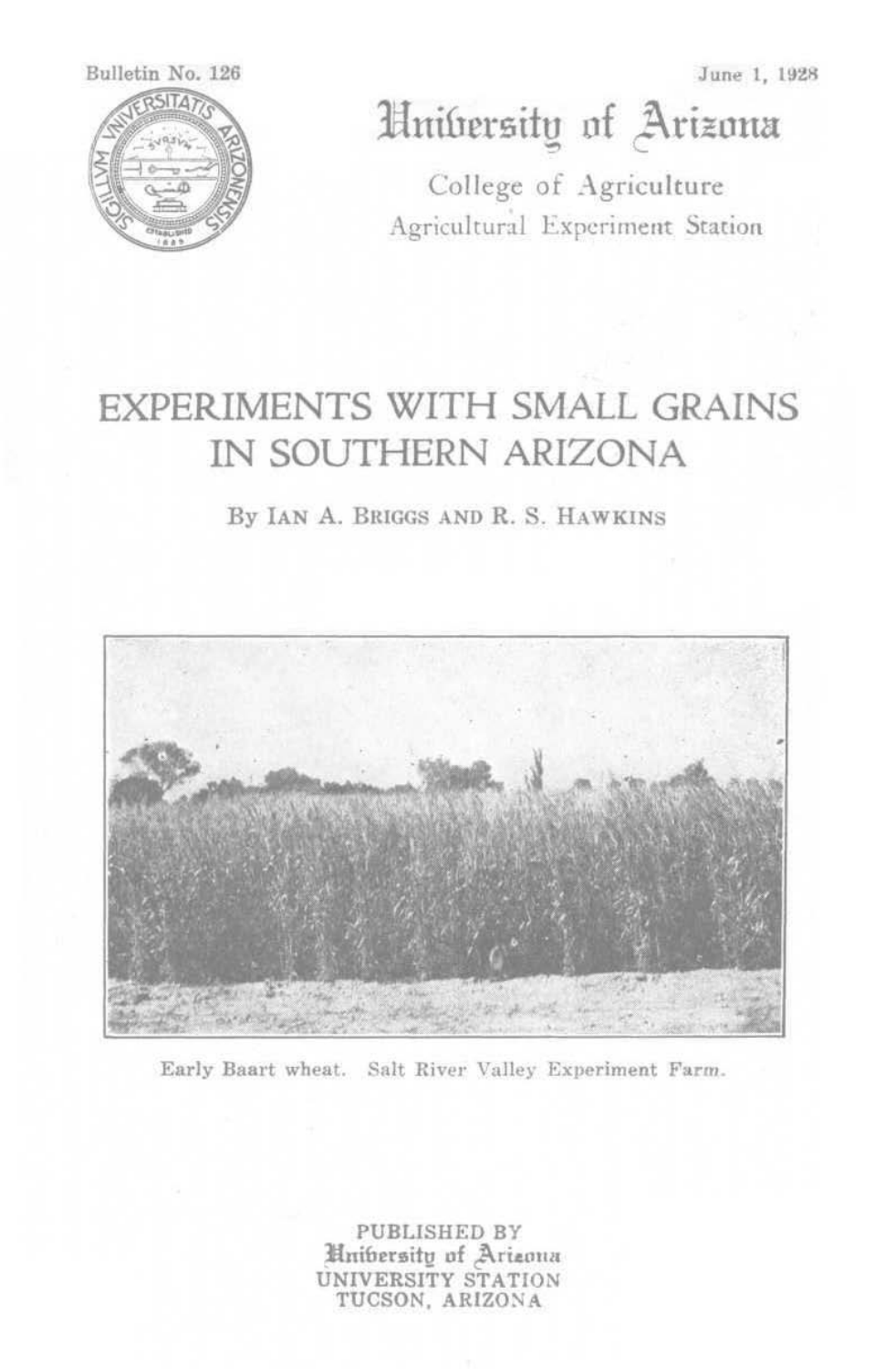## ORGANIZATION

÷,

### **BOARD OF REGENTS**

#### Ex-Officio Members

| $1.1 -$ | <b>OUTD ALCOH</b>                                                  |
|---------|--------------------------------------------------------------------|
|         |                                                                    |
|         |                                                                    |
|         |                                                                    |
|         |                                                                    |
|         |                                                                    |
|         |                                                                    |
|         |                                                                    |
|         |                                                                    |
|         |                                                                    |
|         |                                                                    |
|         |                                                                    |
|         | BYRON CUMMINGS, A.M., LL.D., Sc.Dahman.President of the University |
|         |                                                                    |
|         | AGRICULTURAL EXPERIMENT STATION                                    |
|         |                                                                    |
|         |                                                                    |
|         |                                                                    |
|         |                                                                    |
|         |                                                                    |
|         |                                                                    |
|         |                                                                    |
|         |                                                                    |
|         |                                                                    |
|         |                                                                    |
|         |                                                                    |
|         |                                                                    |
|         |                                                                    |
|         |                                                                    |
|         |                                                                    |
|         |                                                                    |
|         |                                                                    |
|         |                                                                    |
|         |                                                                    |
|         |                                                                    |
|         |                                                                    |
|         |                                                                    |
|         |                                                                    |
|         |                                                                    |
|         |                                                                    |
|         |                                                                    |
|         |                                                                    |
|         |                                                                    |
|         |                                                                    |
|         |                                                                    |
|         |                                                                    |
|         |                                                                    |
|         | EXPERIMENT STATION FOREMEN                                         |
|         |                                                                    |
|         |                                                                    |
|         |                                                                    |
|         |                                                                    |
|         |                                                                    |
|         |                                                                    |
|         |                                                                    |

'In coöperation with United States Department of Agriculture, Bureau of Plant Industry.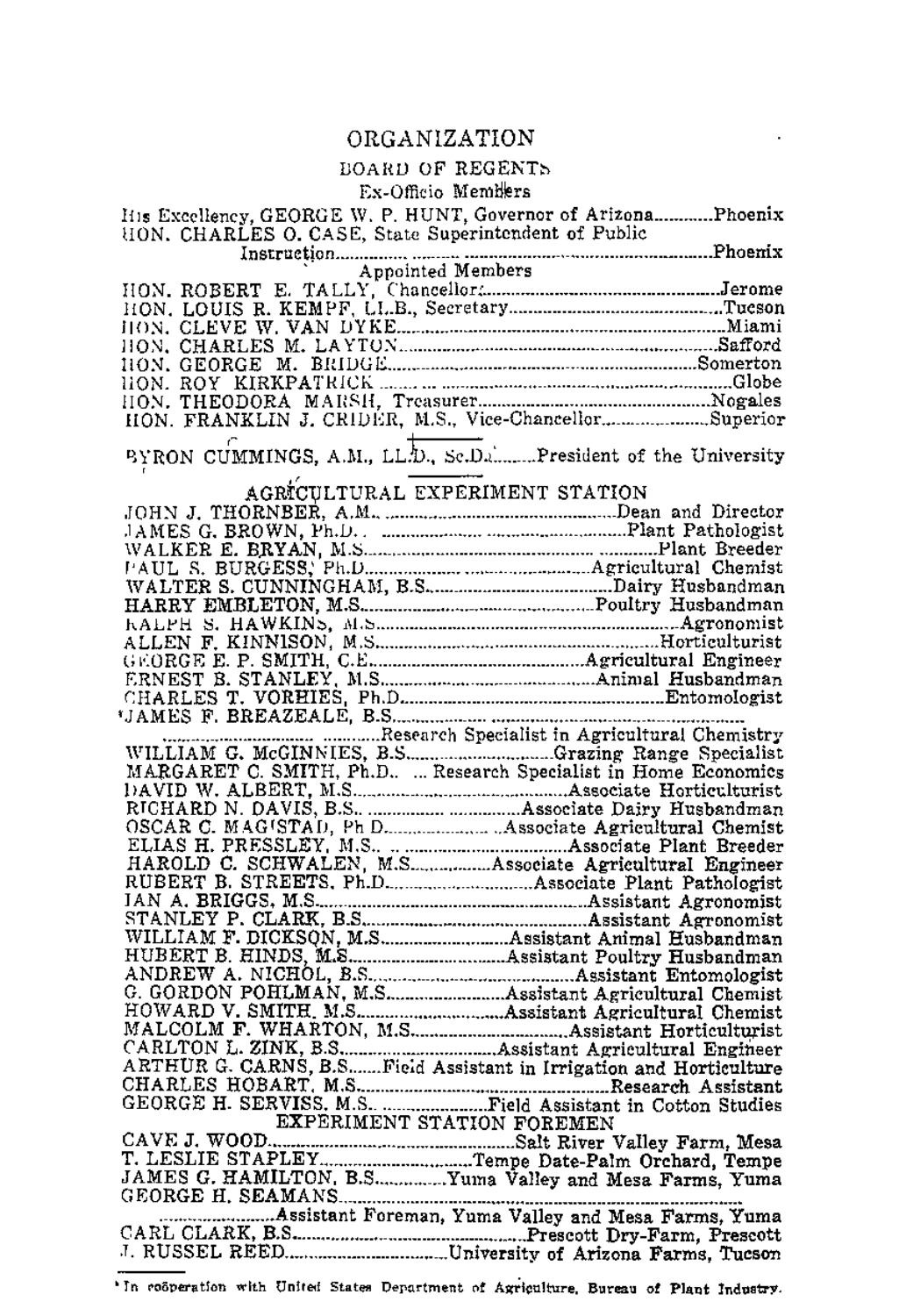|                                                                    | Page |
|--------------------------------------------------------------------|------|
|                                                                    |      |
| 1926 Report, Salt River Valley Experiment Farm 264                 |      |
| Effects of Fertilizers, Previous Cropping, and Irrigation on Wheat |      |
| Effects of Preceding Crops on the Yields of Small Grains 270       |      |

## **CONTENTS**

## ILLUSTRATIONS

| Early Baart wheat. Salt River Valley Experiment FarmCover      |  |
|----------------------------------------------------------------|--|
| Fig. 1.-- Common Six-Row barley. Salt River Valley Experiment  |  |
|                                                                |  |
| Fig. 2.— Mariout barley. Salt River Valley Experiment Farm 258 |  |
| Fig. 3. Beldi barley. Salt River Valley Experiment Farm 259    |  |
|                                                                |  |
|                                                                |  |
| Fig. 7. Effect of irrigation on the growth of barley 268       |  |

## TABLES

| Table | I. Wheat Variety Test, Salt River Valley Farm 254                                                                     |      |
|-------|-----------------------------------------------------------------------------------------------------------------------|------|
| Table | II.-Comparative Test of Early Baart and Marquis Wheats                                                                | 255  |
| Table |                                                                                                                       | 256  |
| Table | IV. Wheat Variety Tests, Yuma Valley Experiment Farm                                                                  | -256 |
| Table | V. Barley Variety Test, Salt River Valley Experiment Farm. 257                                                        |      |
| Table | VI.--Oat Variety Test, Phoenix Experiment Farm                                                                        | 259  |
| Table | VII.--Effect of Date of Planting on Yields of Wheat 261                                                               |      |
|       | Table VIII.--Fall versus Spring Planting of Wheat and Oats 262                                                        |      |
| Table | IX. Effect of Rate of Seeding on Yields of Early Baart Wheat 264                                                      |      |
| Table | X. Wheat Fertility Test, Salt River Valley Experiment Farm 266                                                        |      |
| Table | XI.-Effect of Irrigation and Nitrate of Soda on Yields of Early<br>Baart Wheat, Salt River Valley Experiment Farm 267 |      |
|       | Table XII.-Effect of Nitrogenous Fertilizers and Time of Irrigation<br>on Protein-Content of Early Baart Wheat 269    |      |
|       | Table XIII.-Effect of Corn and Sorghum on Yields of Beardless Barley 271                                              |      |
|       | Table XIV.-Effect of Storage on Weight of Small Grain                                                                 | 272  |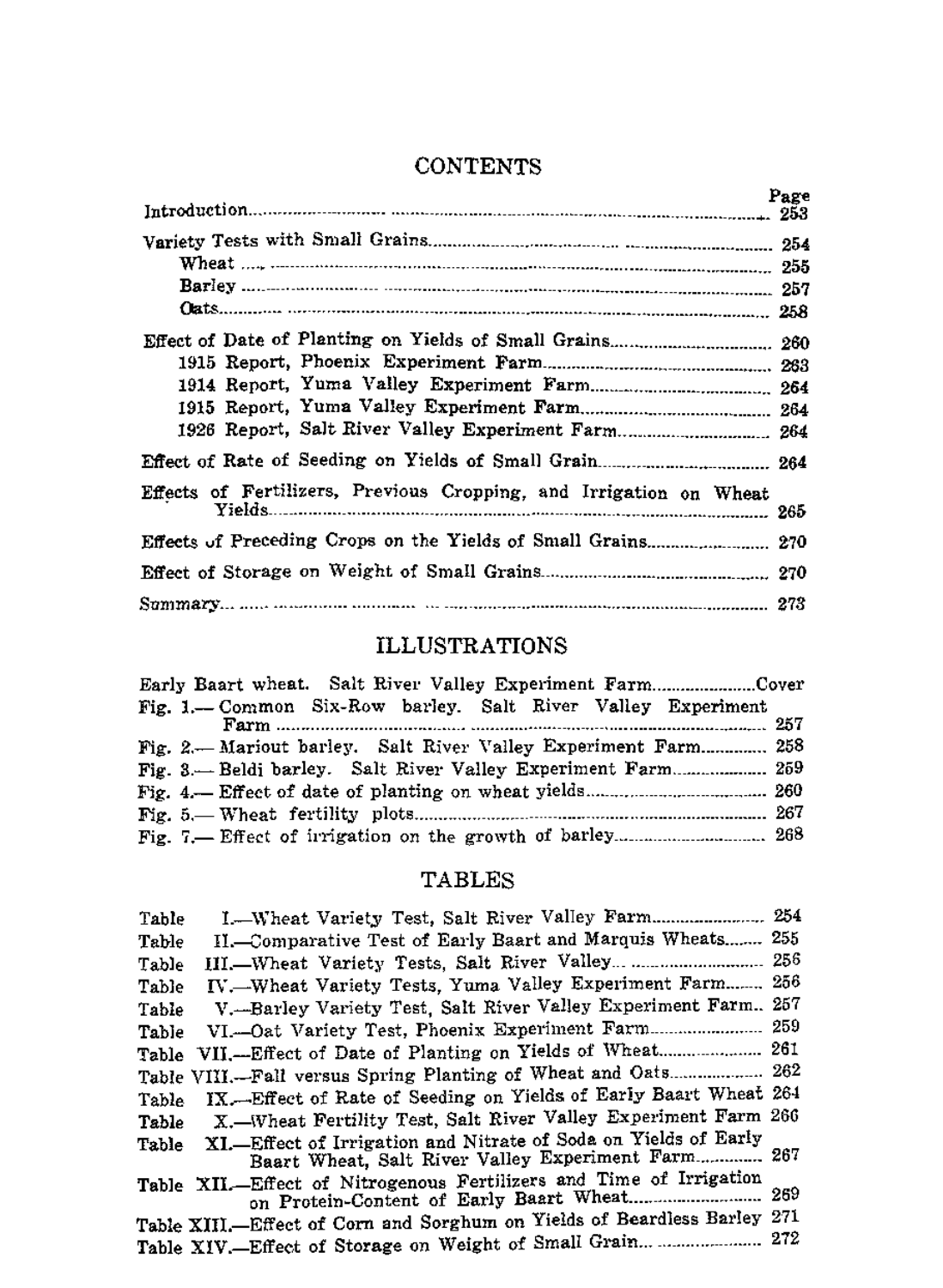## EXPERIMENTS WITH SMALL GRAINS IN SOUTHERN ARIZONA

#### By IAN A. BRIGGS AND R. S. HAWKINS<sup>\*</sup>

#### INTRODUCTION

Small grains occupy third place in importance among the field crops of Arizona; they are outranked by both cotton and hay. Wheat alone ranks with corn in acreage and value. Data for the period 1923 to 1927, inclusive, show that an average of 40,000 acres of wheat was grown during this period, which was slightly more than the combined acreage of barley and oats grown for grain during this same period. The 1927 wheat acreage was approximately 50 percent larger than was the 5-year average for this grain. The combined acreages of all small grains were approximately one-half that of the cotton acreage for the above-mentioned 5-year period.

A number of causes have prevented the small grains from becoming of greater importance in the State. Small grains fit into rotations with other cash crops with some difficulty. Attempts at following small grains with cotton generally have not been satisfactory, as the grain crop cannot be removed early enough to allow the cotton to be planted at the proper season. The practice of following cotton with a small-grain crop usually results in a lowered yield, due to the late planting of the grain crop. Such late-planted crops are more seriously affected by attacks of black stem-rust and by the hot weather of early summer than are earlier plantings of grain.

In many cases, the yields of small grains have not been satisfactory because these crops were usually planted following crops of cotton, corn, or sorghum which have removed large amounts of soil fertility. Barley is often planted following alfalfa but in this case the usual method is to plant the barley in the alfalfa and use the two as a pasture or hay crop. This method gives excellent results. The increasing demand for win-

<sup>&#</sup>x27;" Acknowledgement is made of the assistance rendered by C. J. Wood, Fore- man of the Salt River Vaney Experiment Farm, who was in charge of the field work in connection with most of the experiments reported here. The authors are also indebted to G. E. Thompson, formerly Agronoroist, and to W. E. Bryan, for field data obtained from some of the earlier small-grain experiments.<br>
[253]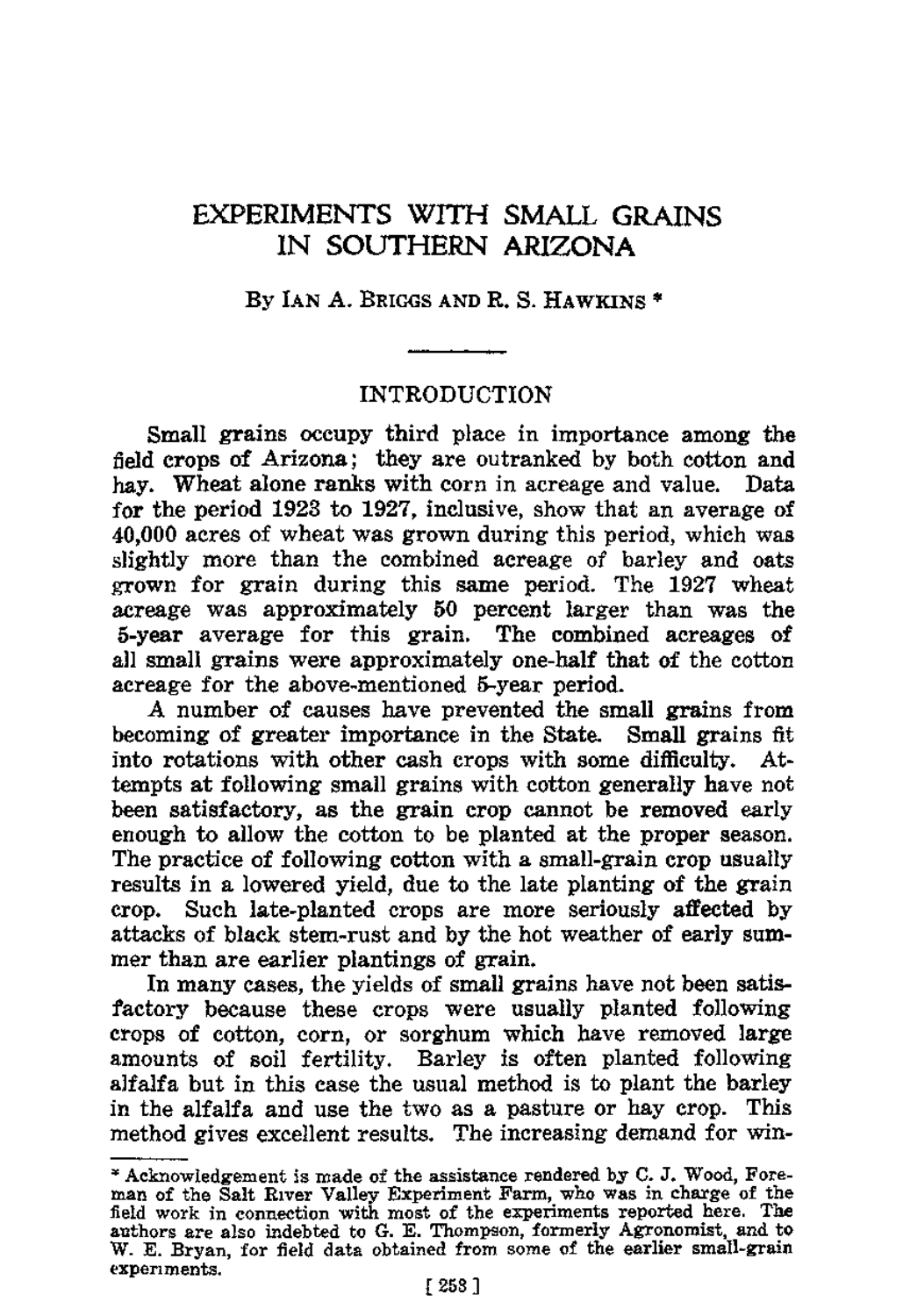ter pasture for range stock in the irrigated valleys of southern Arizona and the larger amounts of barley and oats used for feed for dairy cattle and in feeding operations have increased the demand for the feed grains.

Rather unsatisfactory conditions have likewise tended to discourage the production of small grains in the past. Nearly all our grain is handled in sacks, which is an expensive method. but necessary under present conditions.

#### VARIETY TESTS WITH SMALL GRAINS

Variety tests with small grains conducted in the Salt River and Yuma valleys have demonstrated the superiority of Early Baart wheat, Texas Red oats and Common Six-Row barley. This variety of barley is similar to if not identical with Coast barley. The outstanding popularity of these varieties among farmers cenerally supports the conclusions resulting from these experiments. Early Baart wheat which was introduced into Arizona by the United States Department of Agriculture and tested and increased by the Arizona Agricultural Experiment Station has become the leading variety of wheat in the Southwest. Common Six-Row barley is the most important barley from the standnoint of grain production although the beardless varieties are becoming more popular for hay and pasture purposes. Texas Red is practically the only variety of oats grown in the southern part of the State at the present time.

| Variety         | 1921  | 1922   | 1923  | 1924          | 1925  | 1926          | Average                                            |
|-----------------|-------|--------|-------|---------------|-------|---------------|----------------------------------------------------|
|                 |       |        |       |               |       |               | [Pounds]Pounds[Pounds]Pounds[Pounds]Pounds[Pounds] |
|                 | 1.945 | 1.091  |       | $2,190$ 1,591 | 1,553 | 2,121         | 1,752                                              |
| Marquis         | 503*  | 1.836  |       | 1,553 1,456   |       | $1.462$ 2.535 | 1,767                                              |
| Sonora<br>.     | 1,409 | 2,000+ | 1,682 |               |       |               | 1,697                                              |
| Hard Federation |       |        | 1.521 | 1,310         | 1,359 |               | 1,396                                              |
| California Club |       | 894    | 1.861 | 1,442         | 1,578 |               | 1,444                                              |
|                 |       |        |       |               |       |               |                                                    |

TABLE I .- WHEAT VARIETY TEST, SALT RIVER VALLEY **EXPERIMENT FARM.** 

\* Omitted from the average because not comparable.

*† Followed a green-manure erop of tepary beans.*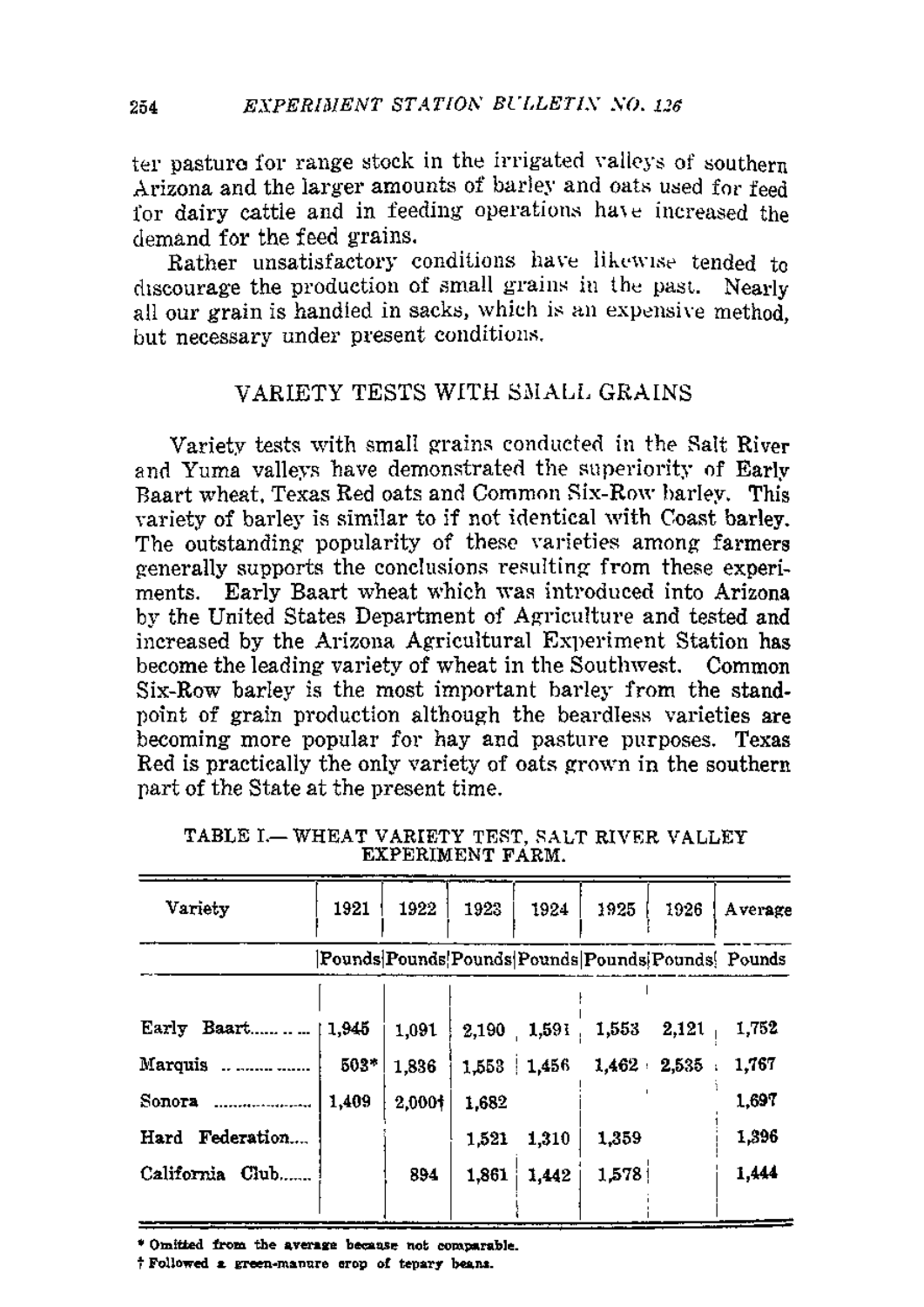#### **WHEAT**

Tables I and II indicate something of the comparative vielding quality of different varieties of wheat.

If will be noted from the foregoing table that the average vield of Marquis was slightly higher than that of Early Baart wheat, if the 1921-vield of Marquis is not included in the average. However, a reference to Table II shows that Early Baart will generally outvield Marquis wheat under comparable conditions. For various reasons, it was often impossible to make duplicate plantings with the result that the vield data have not been as complete as is desired.

|                | 1924                      |                  |                                   | 1925   |                                            | 1926                    |        | 1927        |             |
|----------------|---------------------------|------------------|-----------------------------------|--------|--------------------------------------------|-------------------------|--------|-------------|-------------|
| Variety        | No. 01<br>plant-l<br>ings | Yield<br> pounds | tNo. of l<br>plant- Yield<br>ings | pounds | $\lfloor$ No. of $\rfloor$<br>plant- Yield | ings pounds ings pounds | No. of | plant Yield | Aver<br>age |
| Early<br>Baart | 8                         | 2,136            | 9                                 | 1,782  | 7                                          | 2,394                   | 5      | 1,974       | 2.072       |
| Marquis        | 8                         | 1,956            | 9                                 | 1,506  | 7                                          | 1,980                   | 5      | 1.416       | 1.715       |

TABLE II. COMPARATIVE TEST OF EARLY BAART AND MARQUIS WHEATS.

The preceding table compiled from yields in the date-ofplanting tests, indicates that in these tests Early Baart averaged 357 pounds per acre more than did Marquis wheat.

The property of Early Baart to give satisfactory yields when planted late in the season together with the more uniform quality of the grain and the higher yield give it a decided advantage over Marquis wheat. In some seasons the latter variety produces grain of excellent quality but it has a tendency to produce a large percentage of "vellow berry" kernels. This tendency seems to be encouraged by variations in irrigation and climatic conditions.

Sonora wheat has been grown longer in Arizona than any other variety and it often gives very satisfactory yields. However, it is usually somewhat lower in yield than Early Baart and the quality of the grain is distinctly inferior to that variety. The pubescent chaff causes an irritation of the skin at threshing time which makes this variety rather objectionable. It is also very susceptible to rust.

The yields of Hard Federation and California Club wheats have not been sufficiently high to justify the recommendation of these varieties.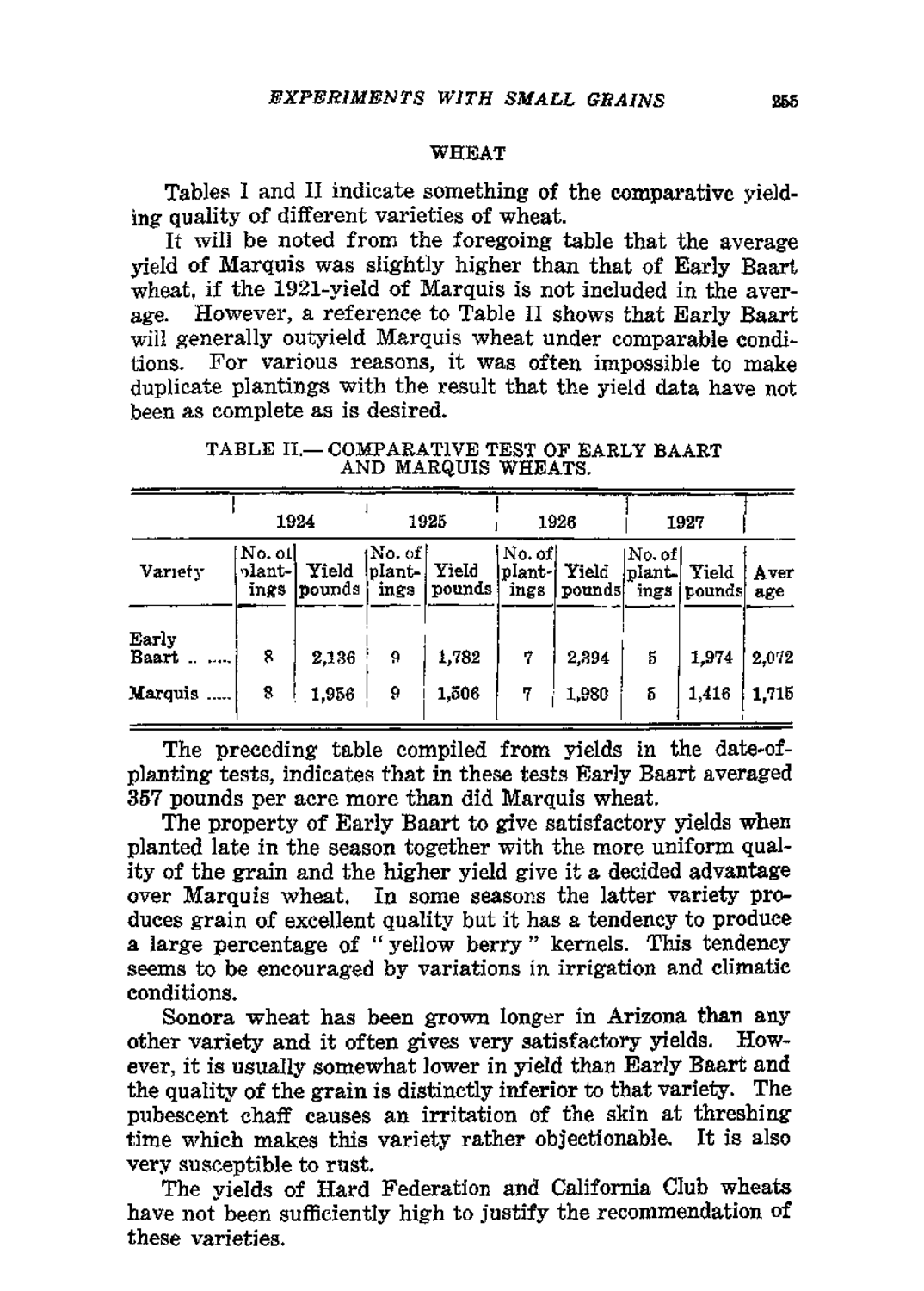The results of earlier variety tests are given in the tables which follow.

|                 |        | Phoenix Experiment<br>Farm | Salt River Valley Experiment Farm |                                               |         |  |  |
|-----------------|--------|----------------------------|-----------------------------------|-----------------------------------------------|---------|--|--|
| Variety         | 1915   | 1916                       | 1918                              | 1919                                          | Average |  |  |
|                 | Pounds | Pounds                     | Pounds                            | Pounds<br>- arrest <del>come e</del> masser e | Pounds  |  |  |
| Baart.<br>Early | 2.868  | 2.460                      | 2,180                             | 2,921                                         | 2.607   |  |  |
| Sonora.         | 3,102  | 2,060                      | 2,032                             |                                               | 2,398   |  |  |
| Turkey Red      | 3,060  | 1,640                      | 2.375                             | 2,994                                         | 2,517   |  |  |

TABLE III.- WHEAT VARIETY TESTS, SALT RIVER VALLEY.

Other tests have failed to support the comparatively high standing shown for Turkey Red wheat in the preceding table. It resembles Marquis in that the quality of the grain is variable when produced under different conditions, and in many cases the yields have not been satisfactory. The variety tests at the Yuma Valley Experiment Farm included two durum wheats. While these gave fairly good yields and the quality was good. they are not looked upon with favor by millers, and consequently the demand for them is very limited. One of the most desirable qualities of the durum wheats is their resistance to rust.

TABLE IV.-- WHEAT VARIETY TESTS, YUMA VALLEY EXPERIMENT FARM.

| Variety                | 1914   | 1915   | 1916   | Average |
|------------------------|--------|--------|--------|---------|
|                        | Pounds | Pounds | Pounds | Pounds  |
| Early Baart.           |        | 2,598  | 2.970  | 2,782   |
|                        |        | 3,102  | 2,346  | 2,724   |
| Turkey Red             | 1,620  | 2,592  |        | 2,106   |
| White Algerian (durum) | 2,400  | 2.676  | 1,740  | 2,272   |
| Red Algerian (durum)   | 2,400  | 2.676  | 1,572  | 2,216   |
|                        |        |        |        |         |

256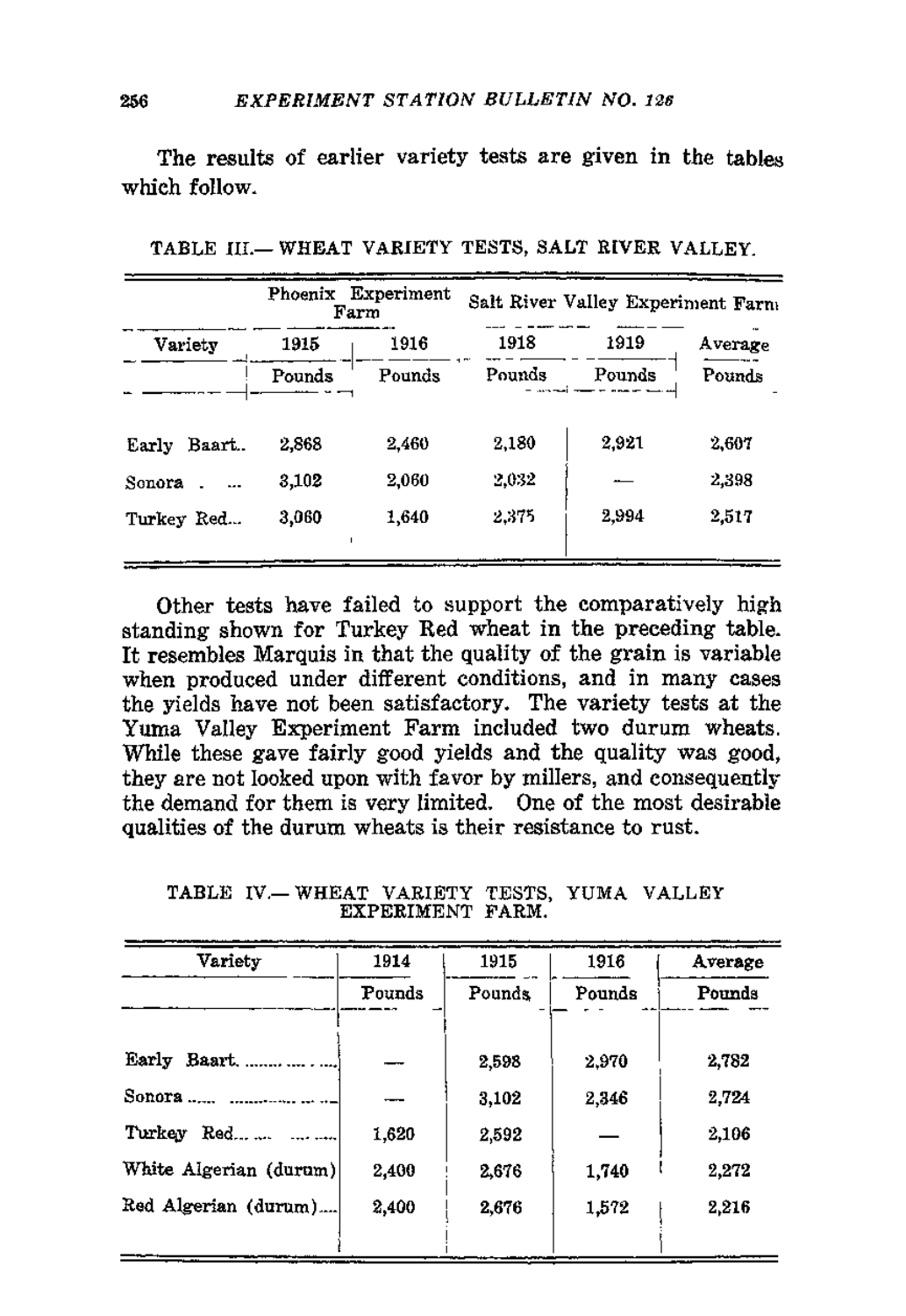

Fig. 1.-Common Six-Row barley. Salt River Valley Experiment Farm. **BARLEY** 

Variety tests have usually shown a fairly consistent advantage for Common Six-Row barley. It usually makes a greater growth than do the other varieties and it has a stiffer straw which gives it an advantage. Since quality of grain is not so important in barley as in wheat, yield is the chief factor which determines the value of a variety. In a number of cases, other than those reported in the following table, this variety has given the largest vields.

| $\frac{1920}{\text{Pounds}}$ | $\begin{array}{c} 1921 \\ \text{ounds} \end{array}$ | $\frac{1922}{\mathrm{Pounds}}$ | $\begin{array}{c} \text{1923} \\ \text{Pounds} \end{array}$ | 1924<br>'ounds | $\frac{1925}{Pounds}$ |                | Average<br>Pounds                                                                                                                                                                                              |
|------------------------------|-----------------------------------------------------|--------------------------------|-------------------------------------------------------------|----------------|-----------------------|----------------|----------------------------------------------------------------------------------------------------------------------------------------------------------------------------------------------------------------|
|                              |                                                     | 2,737                          | 1,815                                                       |                |                       |                |                                                                                                                                                                                                                |
| 2,230                        |                                                     | 3,087                          | 1,394                                                       |                |                       |                |                                                                                                                                                                                                                |
|                              |                                                     |                                |                                                             | 2,415          |                       |                |                                                                                                                                                                                                                |
| 2,035                        |                                                     |                                | 1,420                                                       | 2,210          |                       |                | 2,088                                                                                                                                                                                                          |
| $\frac{1}{2}$                |                                                     |                                | 1,265                                                       |                |                       |                |                                                                                                                                                                                                                |
|                              |                                                     |                                | 2,628 1,952<br>1,797<br>2,516 2,725<br>1,670 2,608          |                | 2,338                 | 3,287<br>2,227 | $\begin{array}{c} 1926 \\ \text{Pounds} \end{array}$<br>$\frac{1927}{\mathrm{Pounds}}$<br>2,565 1,618 1,893 2,312<br>2,377 1,733 2,575 2,191<br>1,557 2,021 2,678 2,168<br>$1,620 =$ -<br>$-2,362$ 1,433 1,928 |

TABLE V.- BARLEY VARIETY TEST, SALT RIVER VALLEY EXPERIMENT FARM.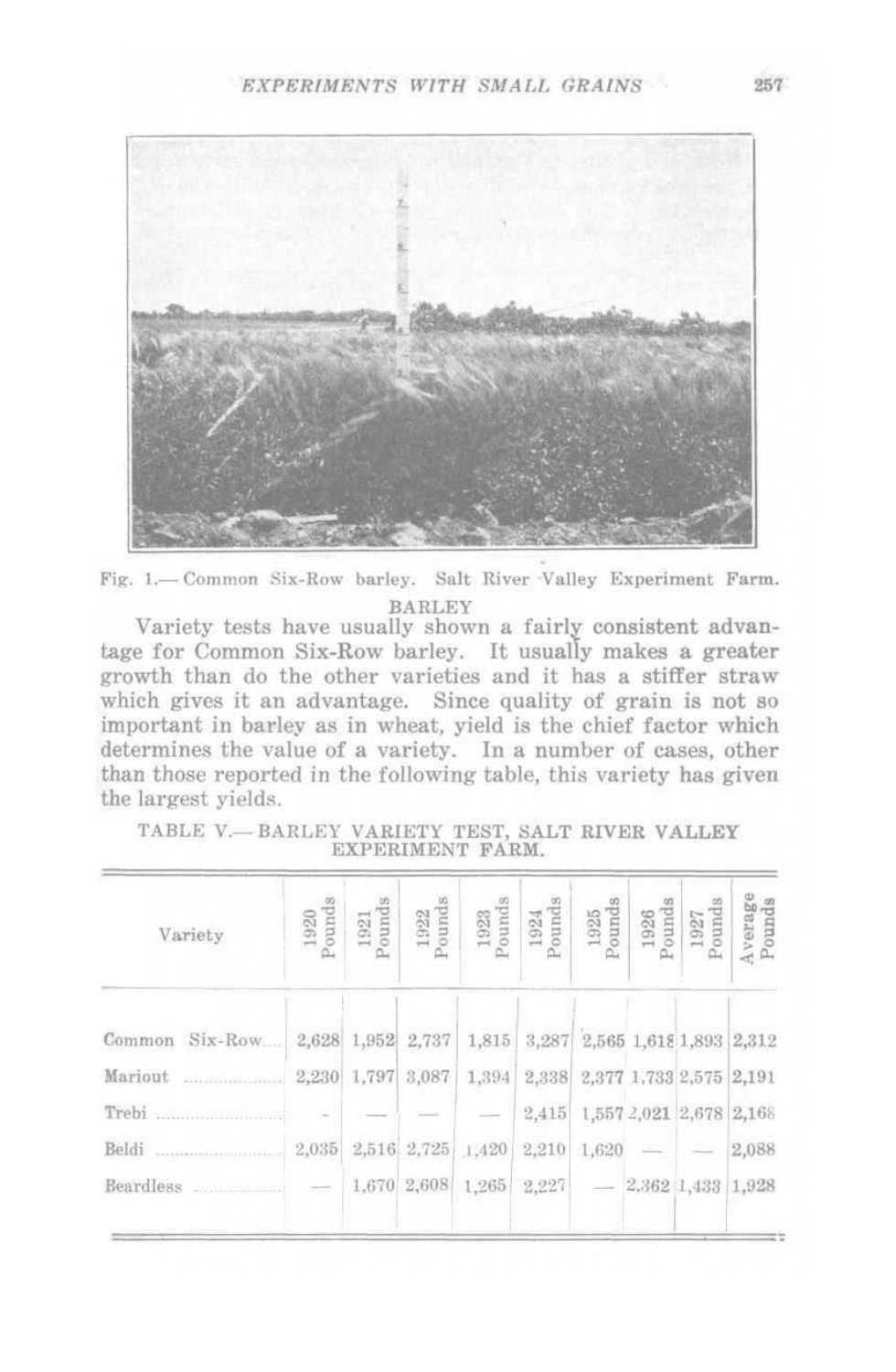A barley known locally as Beardless, a variety belonging to the Horsford group, has gained considerable popularity for hay and pasture purposes, because of its freedom from the objectionable awns. The grain yields have not been as satisfactory as have those from the awned varieties.



Fig. 2.-Mariout barley. Salt River Valley Experiment Farm. Lodging often occurs on fertile soils.

Several other varieties have been tried at various times with different degrees of success. Some make very good yields in favorable seasons but give very low yields in other years. For example, the Utah Winter which led all other varieties in 1915 with a yield of 3,686 pounds was next to the bottom of the list the following year when it yielded only 1,219 pounds.

#### O AT'S

Considerably less work has been done with oats than with wheat or barley because of the lesser importance of the crop in Arizona. In practically all of the tests conducted, the Texas Red variety has given the highest yields. This variety is the one most commonly grown in the southern part of the State at the present time. Yields of a number of varieties in a 1-year test are given in Table VI.

Texas Red was the leading variety at the Phoenix Experiment Farm in 1913 and in 1915, when a yield of 2,970 pounds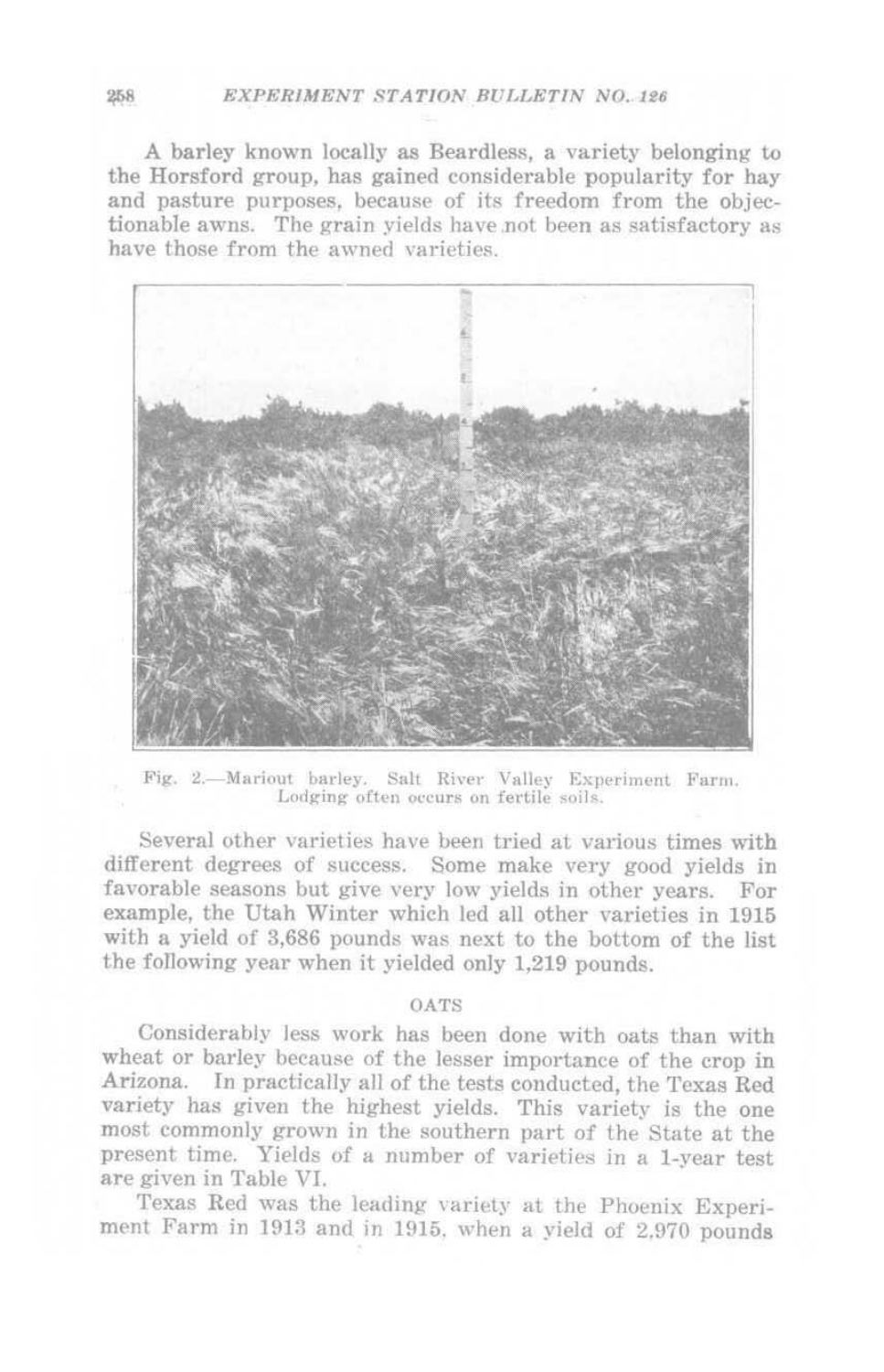#### EXPERIMENTS WITH SMALL GRAINS

per acre was obtained from that variety. San Saba and Texas Red oats were grown on the Salt River Valley Experiment Farm on a commercial basis in 1918. Texas Red oats was the better of the two and gave a yield of between 2,850 and 3,000 pounds per acre.

| Variety                  | Pounds per<br>acre planted | Date<br>planted | Date<br>harvested | Yield in<br>pounds |
|--------------------------|----------------------------|-----------------|-------------------|--------------------|
| Saba<br>San              | $75 - 80$                  | $11 - 15$       | $5 - 23$          | 2,900              |
| Texas Red                | $75 - 80$                  | $11 - 26$       | $5 - 17$          | 2,680              |
| Australian<br>Rust-Proof | $75 - 80$                  | $11 - 15$       | $5 - 17$<br>×.    | 2,400              |
| Alberta Red              | $75 - 80$                  | $11 - 29$       | $5 - 31$          | 2,060              |
| Red Algerian.            | $75 - 80$                  | $11 - 29$       | $5 - 31$          | 2.020              |
| California               | $75 - 80$                  | $11 - 15$       | $5 - 11$          | 1,680              |

TABLE VI .-- OAT VARIETY TEST, PHOENIX EXPERIMENT FARM.



Fig. 3.-Beldi barley. Salt River Valley Experiment Farm.

Rye, speltz, and emmer have been included in variety tests at different times at both the Salt River Valley and the Yuma Valley Experiment farms, but have not proved satisfactory.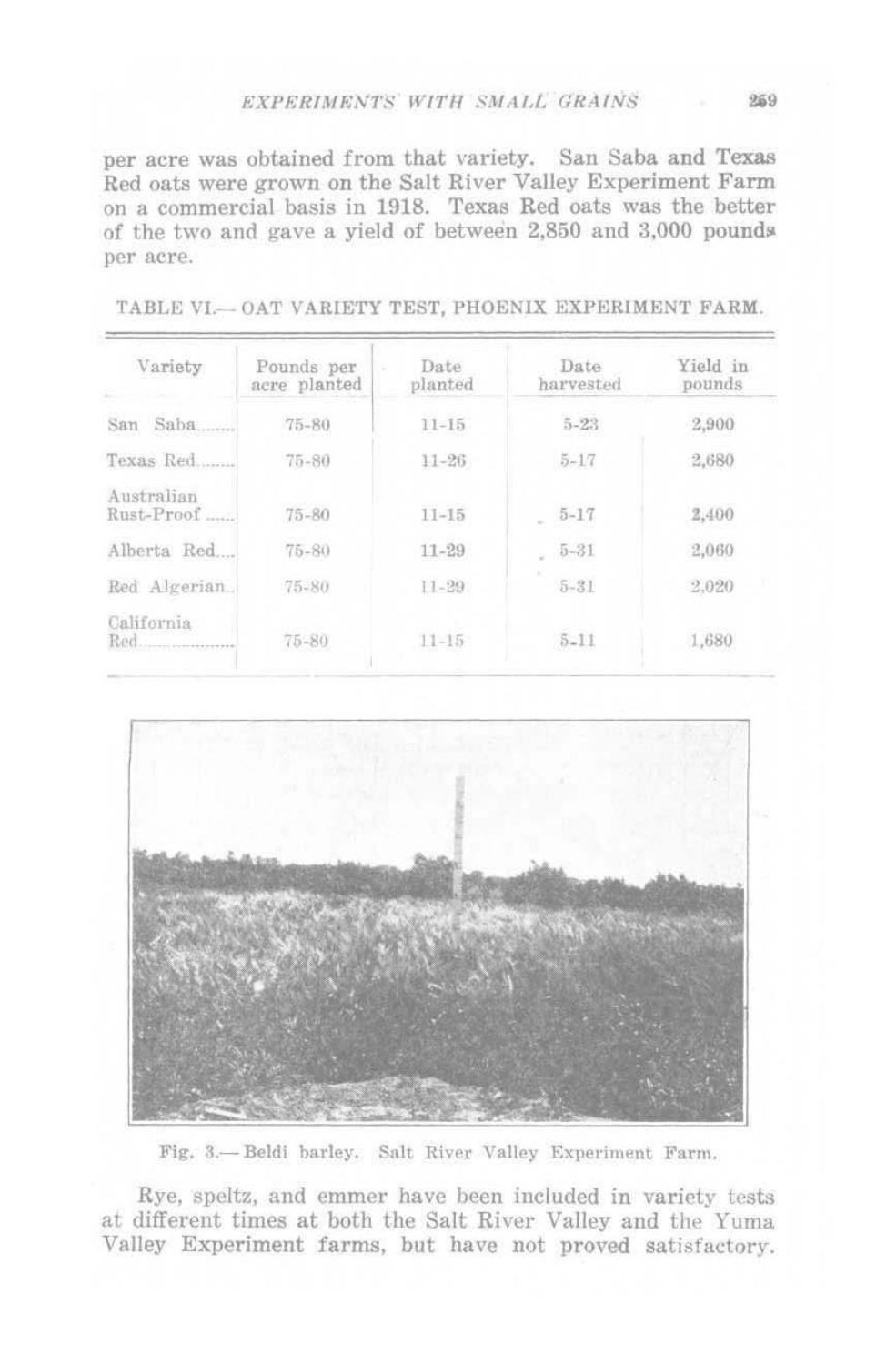Rye has never produced satisfactory yields and although good yields of speltz and emmer have been obtained they canont compete with barley or oats as feed crops.

#### EFFECT OF DATE OF PLANTING ON YIELDS OF SMALL GRAINS

Date-of-planting tests have been conducted with Early Baart and Marquis wheats for the past 4 years, 1924 to 1927 inclusive. The purpose of these tests was to determine the time of year at which wheat should be planted to insure the highest average yields. The importance of such tests is evident when it is realized that small grains are planted from late in September to early March. Failure to secure a stand sometimes occurs when plantings are made before the hot summer weather has passed. and shriveled grain and low yields often result when the planting is delayed so long that the kernels do not fill out before the hot weather of early summer begins. In this experiment it was considered best to limit the test to plantings made from the middle of October to the early part of February.



Fig. 4. - Effect of date of planting on wheat yields. Early Baart gives much better results from late plantings than does Marquis.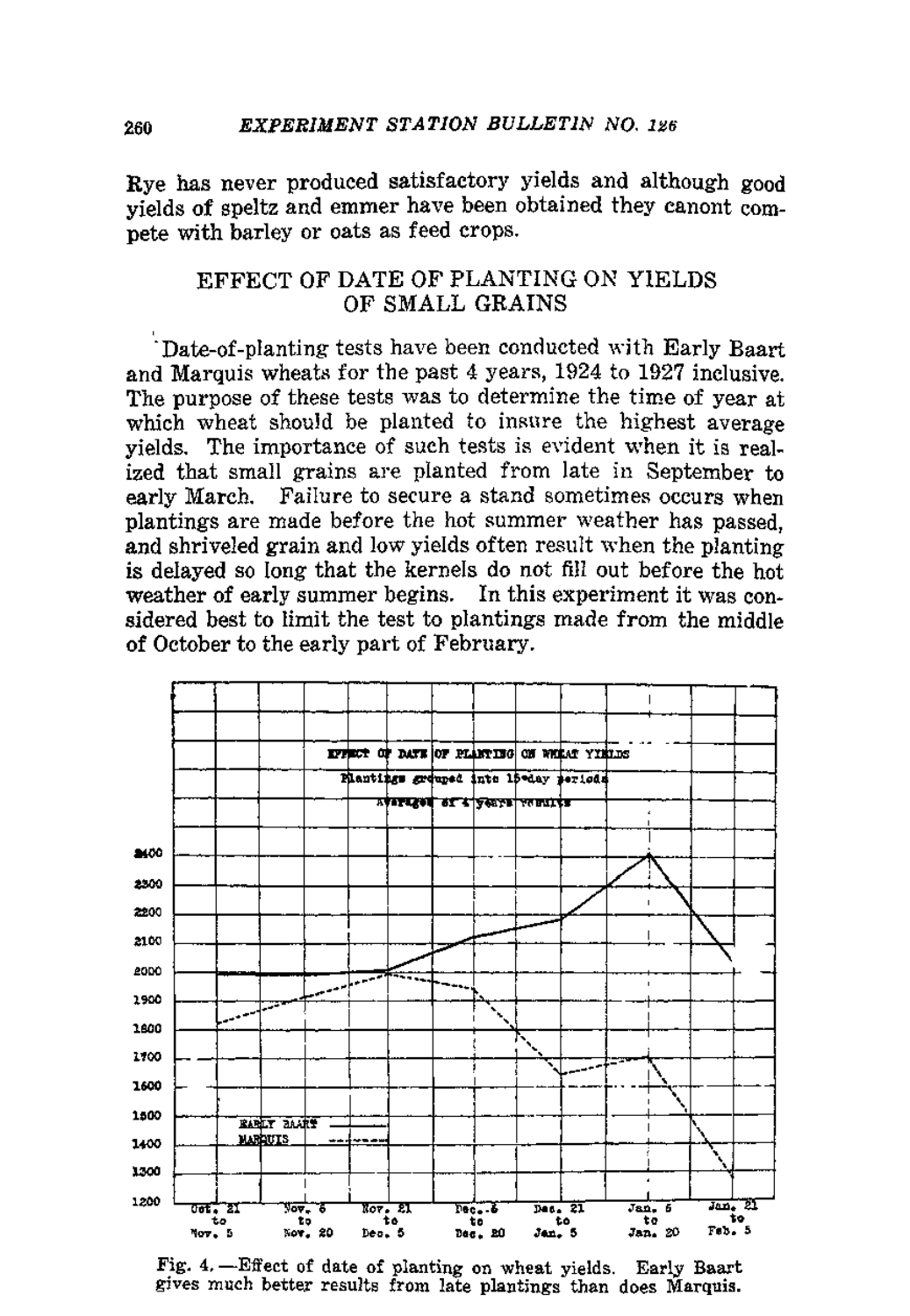Some variation in time of planting was occasioned by rain and cold weather and it has been necessary to group the plantings for the different years into 15-day intervals because of these variations. Yields for the different dates of planting for the 4-year test are given in the following table and in the accomnanving chart which presents graphically the tabulated data.

| Year                                                    |                                  | Oct. 21 Nov. $6$ Nov. 21 Dec. $6$<br>Nov. $5 Nov, 20 $ Dec. $5 Dec. 20 $ |                                  |                                           | Jan. 5                                    | Dec. $2!$ Jan. $6$<br>Jan. 2 <sup>c</sup> | Jan.21<br>Feb. 5                           |
|---------------------------------------------------------|----------------------------------|--------------------------------------------------------------------------|----------------------------------|-------------------------------------------|-------------------------------------------|-------------------------------------------|--------------------------------------------|
|                                                         |                                  | Pounds Pounds Pounds Pounds Pounds Pounds Pounds                         |                                  |                                           |                                           |                                           |                                            |
| Early Baart<br>1924.<br>1925.<br>1926.                  | 2,384<br>1,576<br>2,020          | 1,971*<br>2,256<br>1,945                                                 | 1,942<br>1,769*<br>2,311         | 2,140<br>1,629<br>2,866                   | 2,135<br>1,649<br>2,866                   | 2,537<br>2,053<br>2,754                   | 1,989<br>2,344<br>1,985                    |
| 1927<br>Average.                                        | 1,993                            | 1,800<br>1,993                                                           | B,007                            | 1,848<br>2,121                            | 2,082<br>2,183                            | 2,316<br>2.415                            | 1,812<br>2,032                             |
| Marquis<br>1924.<br>1925.<br>1926.<br>1927.<br>Average. | 2,221<br>1,285<br>1,960<br>1,822 | 2,161*<br>2,257<br>1,749<br>1,488<br>1,914                               | 1,057<br>1,391<br>2,535<br>1,994 | 2,047<br>1,499<br>2,647<br>1,570<br>1,941 | 1.751<br>1,527<br>1,874<br>1,422<br>1.644 | 1,803<br>1,599<br>1,863<br>1,548<br>1,703 | 1,421<br>1,288*<br>1,222<br>1,146<br>1,269 |

TABLE VII.- EFFECT OF DATE OF PLANTING ON YIELDS OF WHEAT.

Note: It was estimated that the damage caused by birds to the early plantings in 1925 amounted to between 20 and 30 percent.

As previously noted, the table indicates that Early Baart not only outyields Marquis wheat but also produces a much higher comparative yield when planted late in the season. Marquis produced its highest yields when planted late in November and early in December, while Early Baart wheat averaged highest when planted about the middle of January. Yields for the last plantings of the season for both varieties showed marked decreases, although in the case of Early Baart, these yields were

<sup>\*</sup> Averages for two plantings.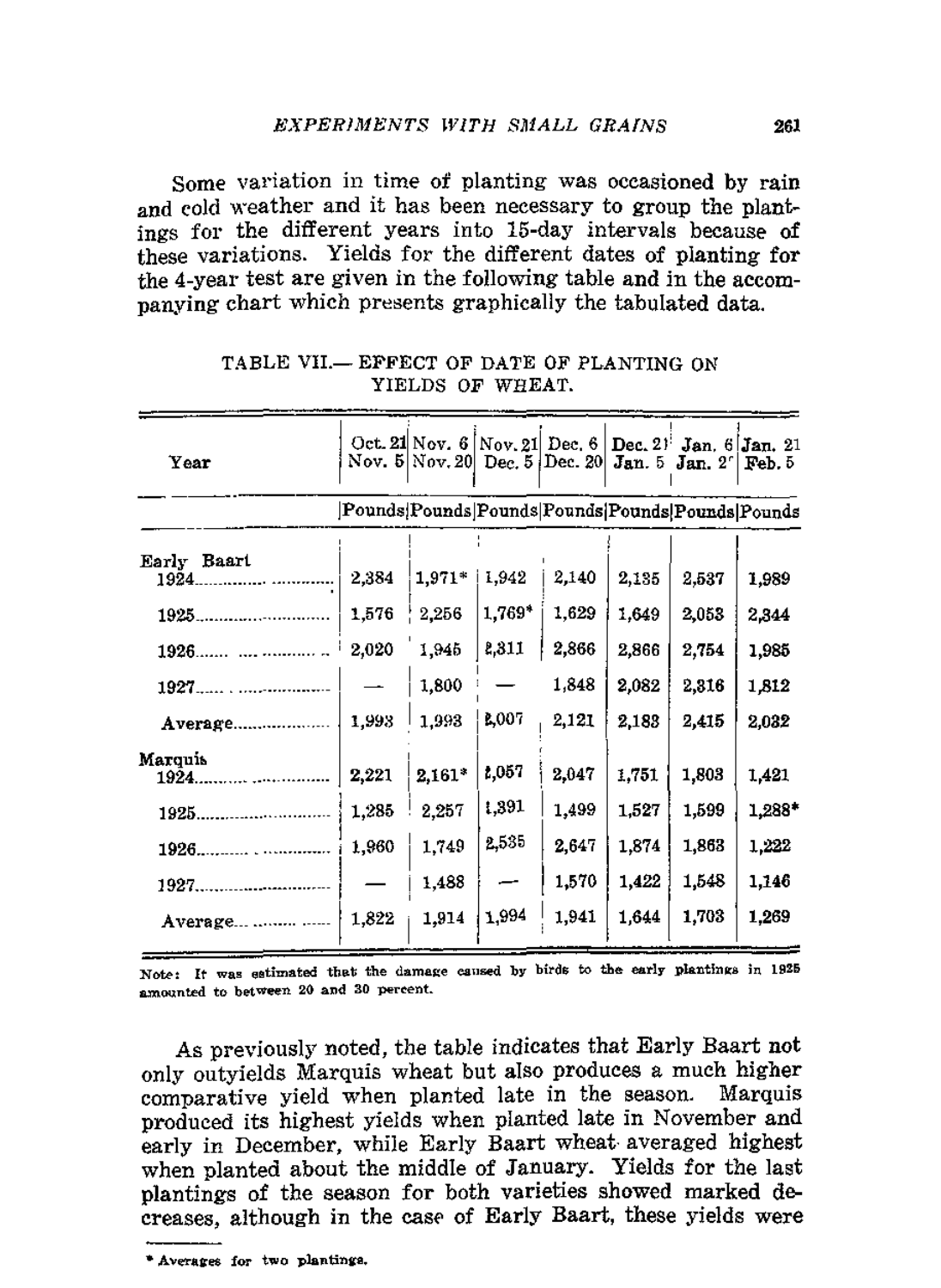not as low as were those from the early-season planting:.. The property of this variety to give good yields more or less Irrespective of the time of planting has been one of the principal reasons for its continued popularity. However. numerous reports from farmers and others indicate that plantings of Early Baart wheat made after January 1 are usually successful only on good land and that late plantings on very poor soil or on new lands are often not as successful as plantings made earlier in the season.

A 1-year test comparing fall and spring plantings of wheat and oats was conducted at the Phoenix Experiment Farm in 1915. The test included three varieties of wheat and two varieties of oats. Yields are reported in the table which follows.

| Variety           | Fall Planting | Spiing Planting |
|-------------------|---------------|-----------------|
|                   | Pounds        | Pounds          |
| Early Baart wheat | 2.86h         | 2,160           |
| Bluestem wheat    | 1,234         | 2,118           |
| Turkey Red wheat  | 3,060         | 870             |
| Texas Red oats    | 2,970         | 880             |
| Sixty-Day oats    | 2,902<br>     | 1,680           |
|                   |               |                 |

TABLE VIII.- FALL VERSUS SPRING PLANTINGS OF WHEAT AND OATS.

This table shows a very marked advantage for the fall planting, an advantage which the more complete work with Early Baart and Marquis wheats does not entirely support. In 1916, Marquis and Pacific Bluestem wheats planted November 15 outyielded plantings of these varieties made from 2 weeks to a month later.

Very little data are available on the effect of the date of planting on the yields of barley and oats. The table given above indicates that fall-planted oats have a decided advantage over spring-planted oats, but it is probable that the advantage is not generally as great as is shown. It is well known, however, that early-fall plantings for pasture purposes are much more satisfactory than are those made later in the season. The hastened maturity brought about by the earlier planting also means that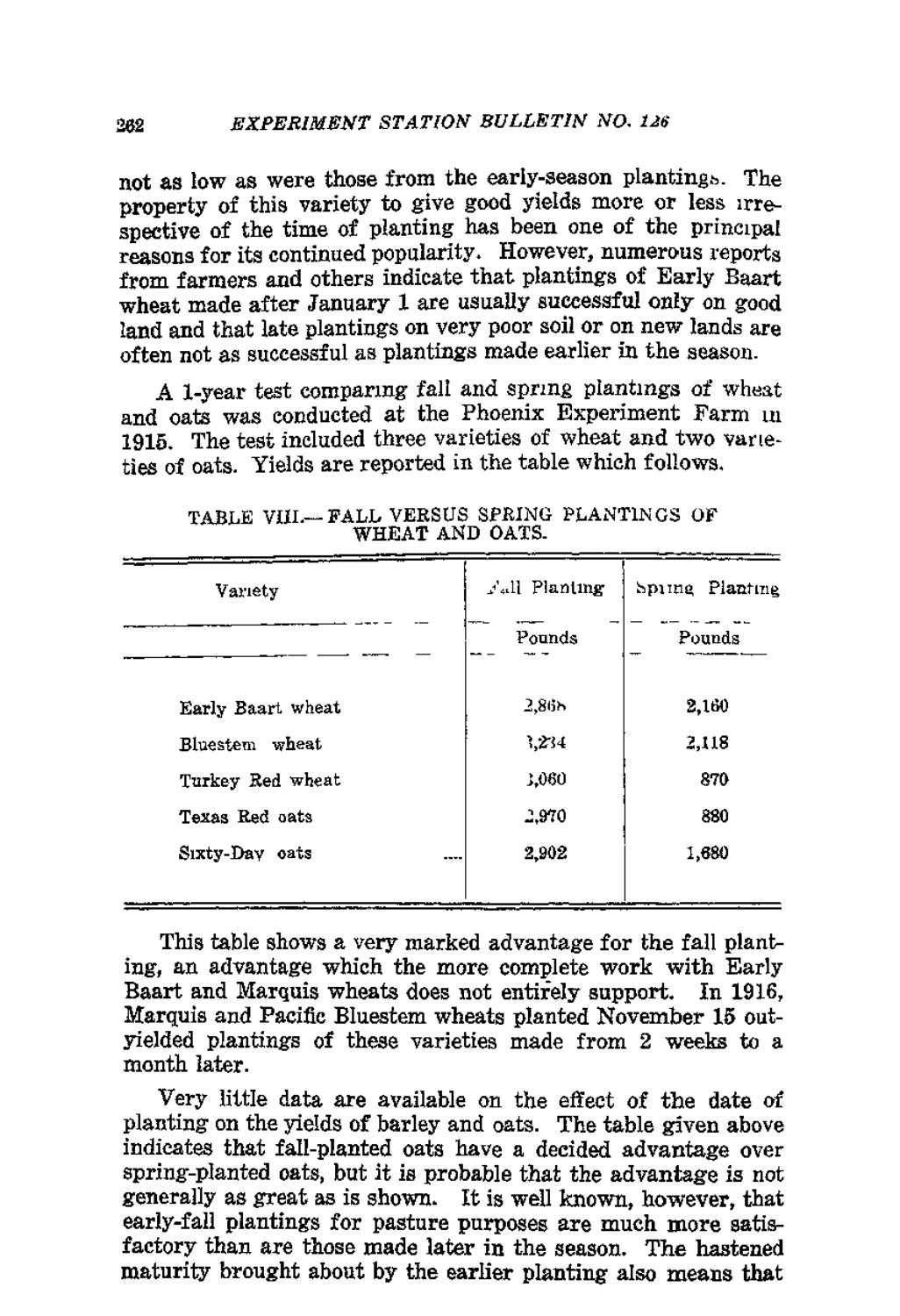the crop, if intended for hay, may be cut from 2 to 3 weeks earlier. This is a factor of considerable importance to farmers who make a practice of using barley as a nurse crop for alfalfa since the barley must be removed for hay as early in the spring as possible Planting should be delayed until the hot weather of late summer is over or the seed will not germinate satisfactorily.

One of the drawbacks to the production of early-planted small grain is the loss caused by birds. Since the early plantings always ripen ahead of the late-planted grain, they are attacked by different birds, particularly doves. In 1925, the loss on the early-planted plots in the date-of-planting test on the Salt River Valley Experiment Farm from this source was estimated at between 20 and 30 percent of the crop. Where fields are isolated as on new lands or where the grain ripens ahead of other fields. this is a matter of much importance

Winter or spring frosts may cause some loss especially if they occur when the grain is blossoming  $\Delta t$  this stage, grains are quite susceptible to Injury from frest and the heads fail to fill. Such damage is quite infrequent. however, and probably greater damage to late-planted grain is caused by the attacks of the green soldier bug. Usually such attacks do not result in much damage unless the maturing of the grain is delayed.

Another advantage of growing early-maturing varieties of wheat or of hastening the ripening by early planting is that such varieties and plantings tend to escape the damage from black stem-rust which is severe during some years. While plots of wheat on the Salt River Valley Experiment Farm have not been affected as severely as have many of the fields in the Salt River Valley, still considerable damage has been done. Rust was responsible for most of the decrease in yields on the last plantmgs of Marquis and Early Baart wheats in 1926 in the date-ofplanting test. So many factors affect yields that the importance of damage caused by rust is hard to determine. The following quotations from annual reports of the foremen on the experiment farms in the Yuma and Salt River valleys indicate the advantage of early-planted over late-planted wheat in those years in which rust is a factor.

#### 1916 REPORT, PHOENIX EXPERIMENT FARM

"California Club planted in the spring was ruined by rust. but the fall planting was almost free from the disease. The same condition holds true for each variety, the spring planting in each case being much more affected than was the fall planting."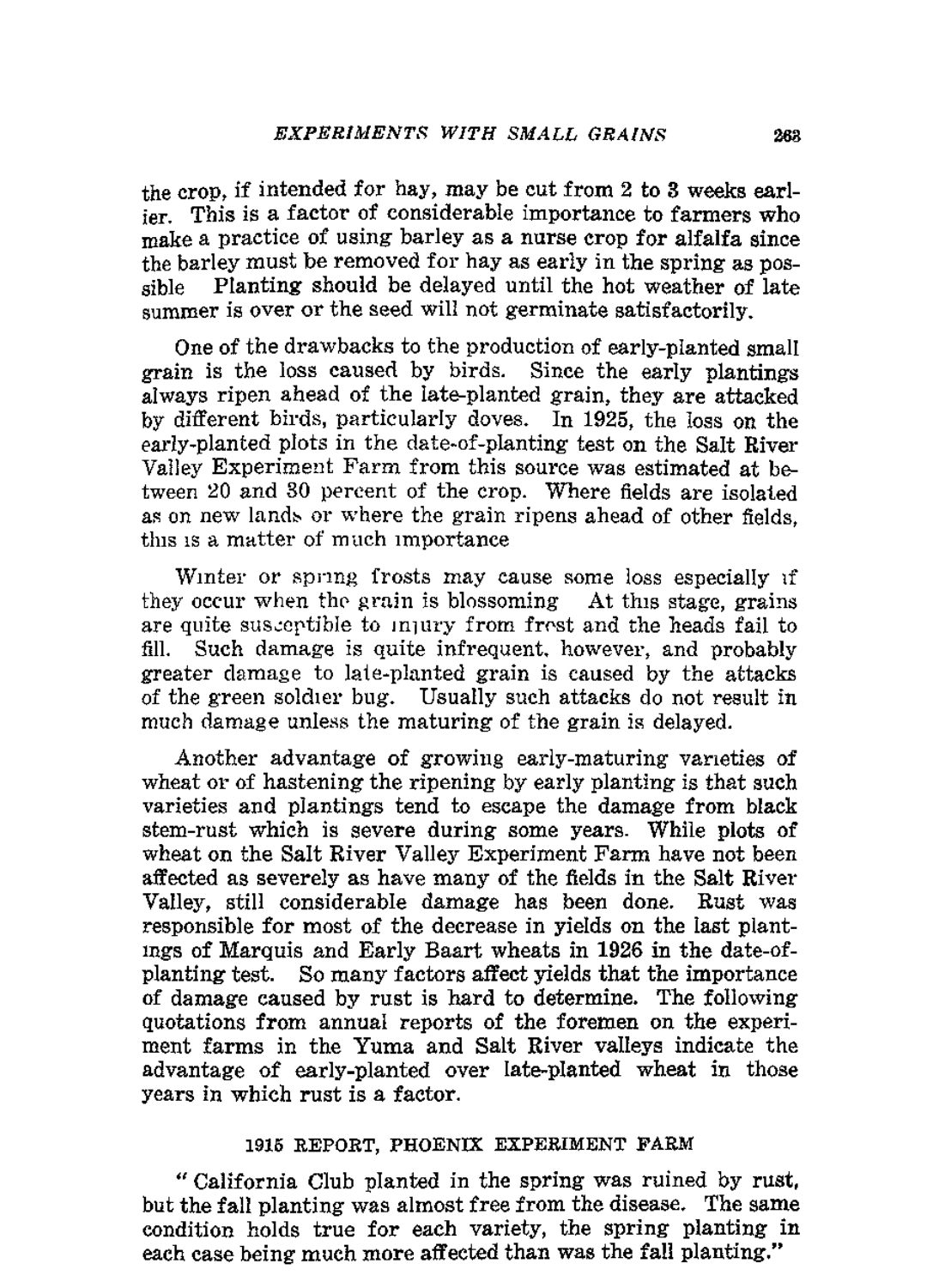#### 1914 REPORT, YUMA VALLEY EXPERIMENT FARM

"Turkey Red and White Sonora were most susceptible (to rust)- the Sonora was injured much less than the Turkey Red on account of its earlier ripening. Low night temperatures which continued late into the spring growing season caused an excessive amount of dew which, in turn, favored the growth and distribution of rust."

#### 1915 REPORT, YUMA VALLEY EXPERIMENT FARM

" The early plots of Turkey Red were nearly free from rust, but a late plot of this variety was badly rusted and yielded only 36.4 bushels per acre whereas the average of this variety was 43.2 bushels per acre. The Algerian macaroni was practically immune to rust which attacked the Sonora most severely."

1926 REPORT, SALT RIVER VALLEY EXPERIMENT FARM

.. Most small grain in the valley was damaged by rust this season. The late plantings and late-maturing varieties were quite badly damaged, while early plantings and early-maturing varieties escaped with only slight damage."

#### EFFECT OF RATE OF SEEDING ON YIELDS OF SMALL GRAIN.

Rate-of-seeding tests with Early Baart wheat were conducted at the Salt River Valley Experiment Farm for the period, 1920 to 1922, inclusive. The results obtained in these tests are summarized in the following table.

| Rate   | Time  | Yield  | Rate   | Time  | Yield  |
|--------|-------|--------|--------|-------|--------|
| Pounds | Years | Pounds | Pounds | Years | Pounds |
| 30     | 2     | 1,716  | 90     | 3     | 1,819  |
| 45     | 3     | 1,663  | 105    | 2     | 1,671  |
| 60     | 3     | 1,781  | 120    | 2     | 1,820  |
| 75     | 3     | 1,986  |        |       |        |
|        |       |        |        |       |        |

TABLE IX.- EFFECT OF RATE OF SEEDING ON YIELDS OF EARLY BAART WHEAT.

This table indicates that the highest yields were secured where 75 pounds of seed were sown per acre. The usual rate for wheat is 60 pounds per acre for the earlier plantings while increased rates of seeding for the later plantings are generally recommended, because of the smaller amount of stooling of the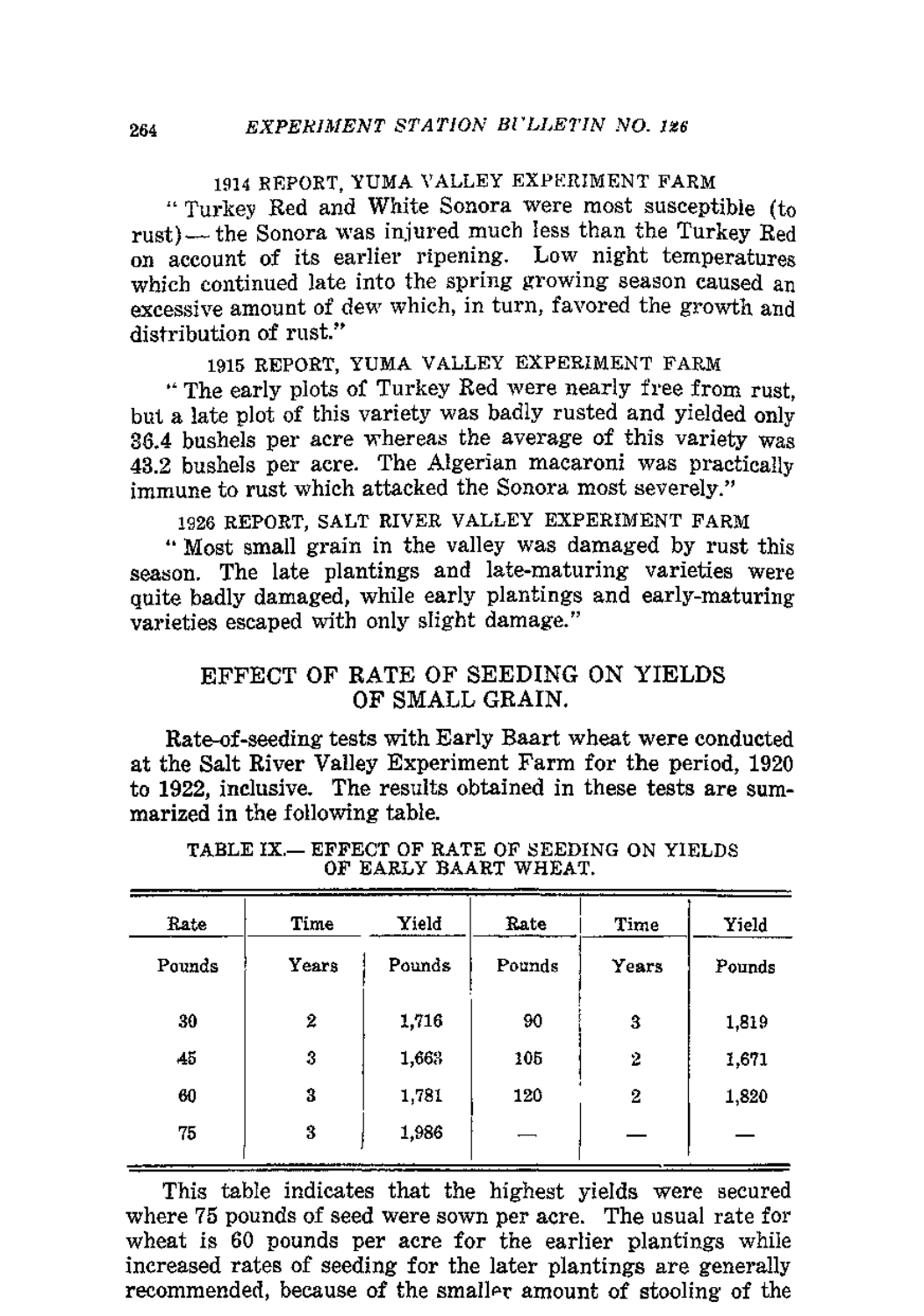plants. Satisfactory yields with small rates of seeding are possible only when soil fertility, seedbed, and weather conditions are ideal. The first and second factors were probably more favorable on the experiment plots than would be the case on any except the best farms.

Very little experimental data are available concerning the rate of planting of barley and oats under southern Arizona conditions. The usual practice is to plant from 70 to 90 pounds of barley per acre. The heavier rate of seeding should be used for late plantings or when planting early in the fall for pasture purposes. The rate of seeding for oats is usually a little lighter than thai for barley with 65 to 80 pounds per acre as the recommended rate. For early plantings on fertile soils, the rate of seeding for both barley and oats should be somewhat less than that recommended above.

## EFFECT OF FERTILIZERS, PREVIOUS CROPPING, AND IRRIGATION ON WHEAT YIELDS

Five I-acre plots on the Salt River Valley Experiment Farm were set aside for a wheat-fertility test in 1919. These plots had been fallowed in 1916 and 1917 in order to rid them of the heavy infestation of Johnson grass. They were cropped to wheat the following 2 years and so were in rather poor condition as to fertility when the test was started. The two outside plots were planted to wheat continuously and were not cropped during the summer time, thus serving as checks. One of the remaining plots was fertilized with a commercial fertilizer containing nitrogen and phosphorus in amounts removed by the preceding crop. One plot received 200 pounds of superphosphate while the third plot received an application of 5 tons of barnyard manure per acre annually.

The results obtained are given in Table X.

A study of the table shows that following 1921 and with the exception of 1924 which was a very good year for wheat, there was a more or less gradual decrease in the average yield, although the two borders receiving nitrogenous fertilizers maintained their yields better than did the other plots. The effect of nitrogen on the yields was very apparent, whether it was supplied in the form of barnyard manure or nitrate of soda. Since no results were obtained from the superphosphate applications, it is clear that it was the nitrogen in the fertilizer which was responsible for the increased yields. There appears to be no deficiency of potassium in Arizona soils. The results of this 6-year test would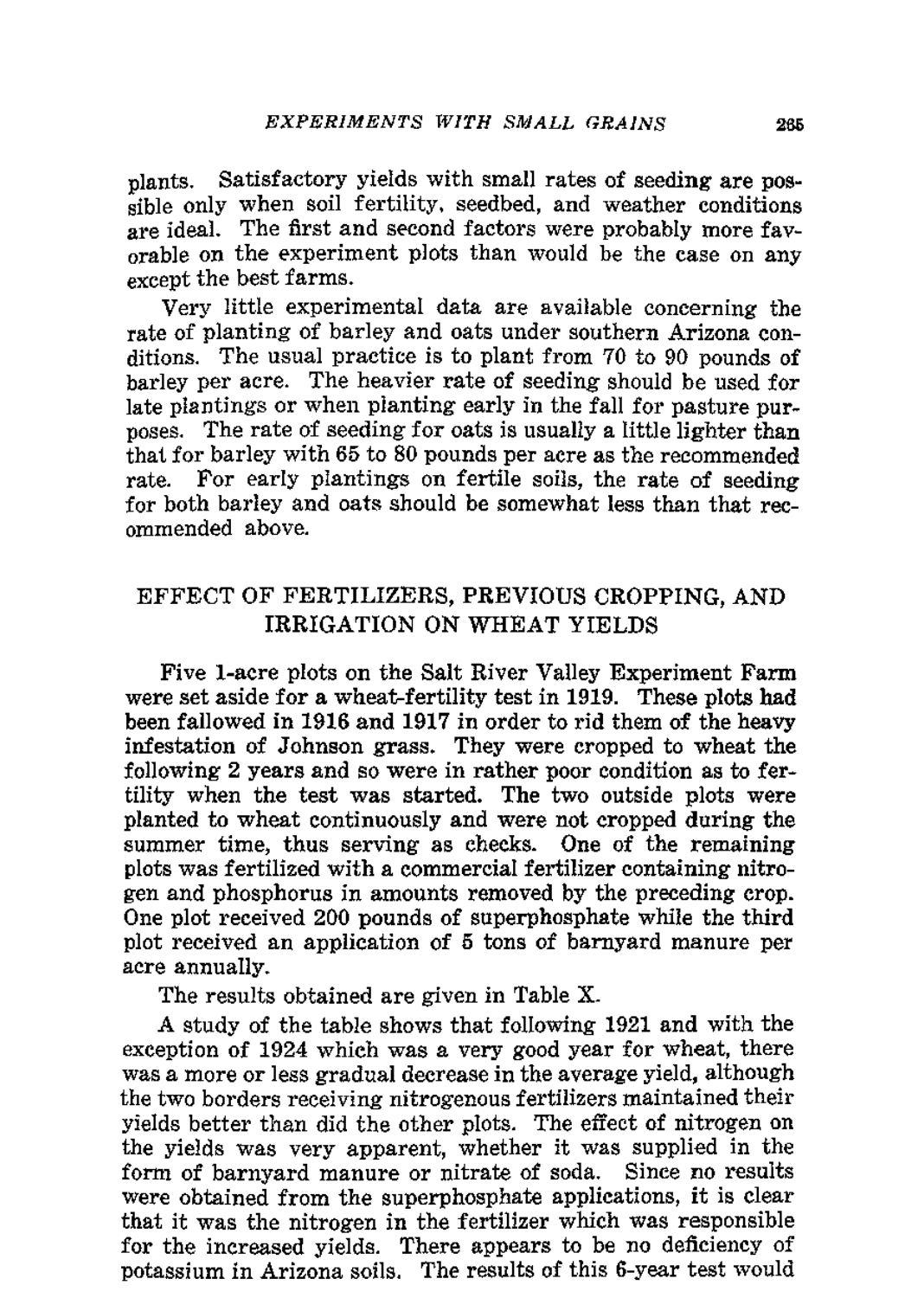| Treatment             | 1920     | 1921  | 1922                                              | 1923  | 1924  | 1925  | Aver-<br>age |
|-----------------------|----------|-------|---------------------------------------------------|-------|-------|-------|--------------|
|                       |          |       | [Pounds Pounds Pounds Pounds Pounds Pounds Pounds |       |       |       |              |
| Check                 | 1.159    | 1,974 | 1,947                                             | 1,753 | 1.904 | 1,577 | 1,719        |
| Commercial fertilizer | $1292 -$ | 2,804 | $2.716 \pm 2.428$                                 |       | 2,507 | 1,949 | 2,283        |
| 200 pounds PO         | 1,358    | 2,150 | 1,829 1,772                                       |       | 1,763 | 1,373 | 1,708        |
| 5 tons manure         | 1,689    | 2,149 | 2,045                                             | 2,330 | 2,252 | 1.576 | 2,007        |
| Check                 | 1 158    | 1.778 | 1,510                                             | 1,760 | 2,283 | 1,592 | 1,730        |
| Average of all plots  | 1,271    | 2.151 | 2.020                                             | 2.009 | 2,142 | 1,613 |              |

| TABLE X.-- WHEAT FERTILITY TEST, SALT RIVER VALLEY |                  |  |  |  |
|----------------------------------------------------|------------------|--|--|--|
|                                                    | EXPERIMENT FARM. |  |  |  |

seem to justify the conclusion that, under similar conditions, the anpheation of nitrogenous fertilizers in appropriate amounts will increase the vields of \wheat from 300 to 500 pounds per acre. It must be remembered that in this test wheat alone was grown on the land and that the test was coninued over a period of several years on land which had been cronned to wheat for 2 vears before the test was started. Where a commercial nitrogenous fertilizer is desired, ammonium suiphate rather than nitrate of soda is recommended for the reason that it tends to decrease the naturally over-alkaline condition of the soil, whereas the nitrate of soda has the opposite effect.

A further test to determine the effect of the time of the last irrigation alone, and combined with nitrate-of-soda applications was started in the fall of 1922. Attempts were made to secure maximum hardness of the grain by giving the last irrigation in the bloom stage, and maximum yield by irrigating in the early hard-dough stage. These were compared with plots receiving similar irrigation plus 150 pounds of nitrate of soda per acre and with a check plot irrigated in the ordinary manner at the soft-dough stage. The results of the 3-year test are given in Table XI.

Because the results secured in 1925 are not entirely comparable with those of the first 2 years, the average yields for the different plots for 1923 and 1924 have been included. A study of the table shows that, in general, the application of nitrate of soda increased the yield. This supports the results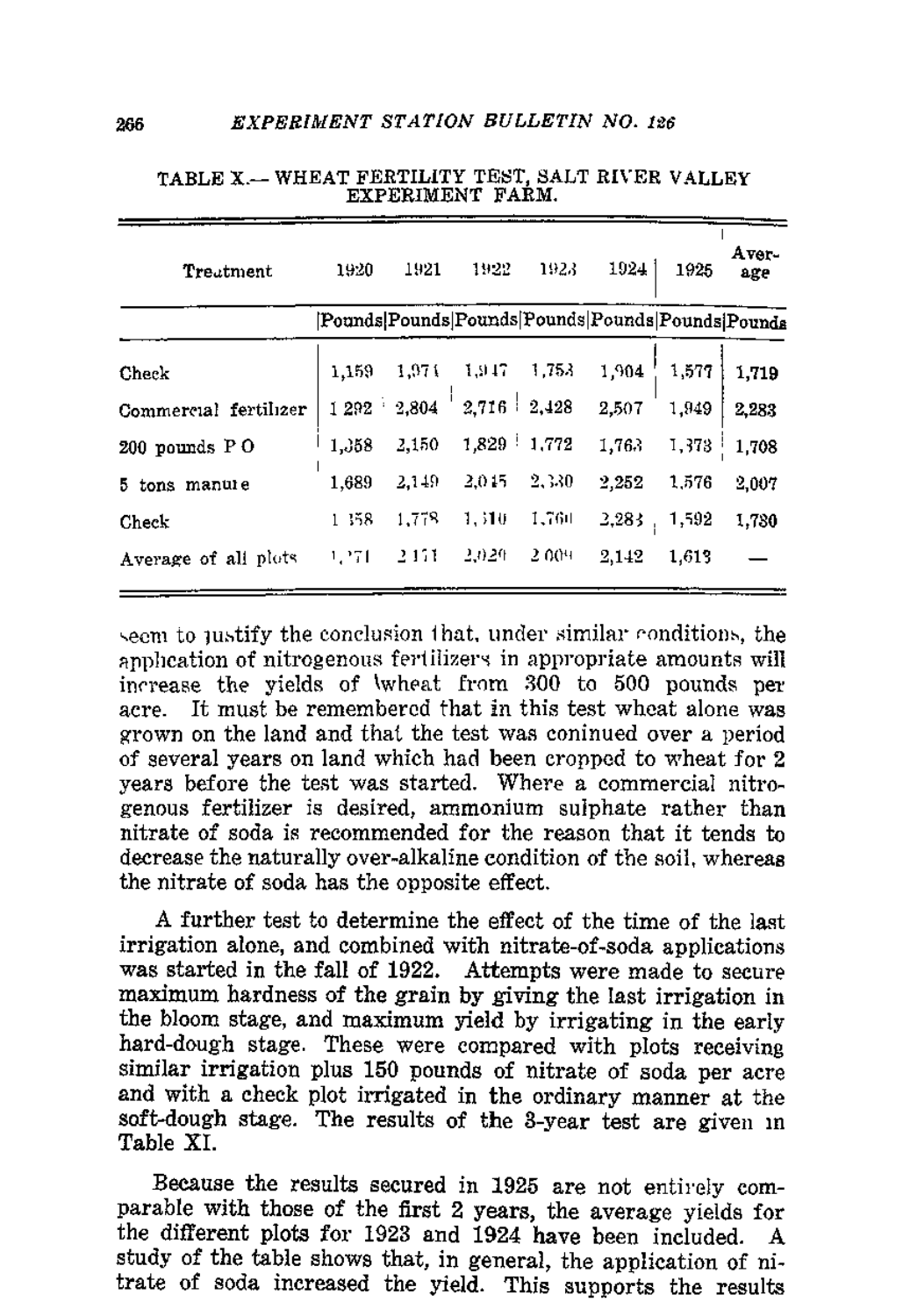

Fig. 5 .- Wheat fertility plots showing effect of applications of nitrate of soda (right) and superphosphate (left) on Early Baart wheat.

TABLE XI .-- EFFECT OF IRRIGATION AND NITRATE OF SODA ON YIELDS OF EARLY BAART WHEAT, SALT RIVER VALLEY EXPERIMENT FARM.

| Treatment                                                          | 1923                               | 1924            | 1925  | Aver-<br>age | Aver-<br>age '23<br>and '24 |
|--------------------------------------------------------------------|------------------------------------|-----------------|-------|--------------|-----------------------------|
|                                                                    | Pounds Pounds Pounds Pounds Pounds |                 |       |              |                             |
| Last irrigation at early-bloom stage<br>(for maximum hardness)     |                                    | $2,157$ $2,281$ | 1,460 | 1.966        | 2,219                       |
| Last irrigation in soft-dough stage                                | 2.190                              | 2,085           | 1,269 | 1,848        | 2,138                       |
| Irrigated as above with 150 lbs.<br>nitrate of soda per acre       | 2.368                              | 2.249           | 1.964 | 2,194        | 2,309                       |
| Last irrigation in hard-dough stage                                |                                    | 2.143 2.624     |       | 1,754 2,174  | 2,384                       |
| Last irrigation as above with 150 lbs.<br>nitrate of soda per acre | 2,363                              | 2,627           |       | 1,538 2,176  | 2,495                       |

reported in Table X which show marked increases in yields from the application of nitrogenous fertilizers. There is also some indication that irrigation at a stage later than the beginning of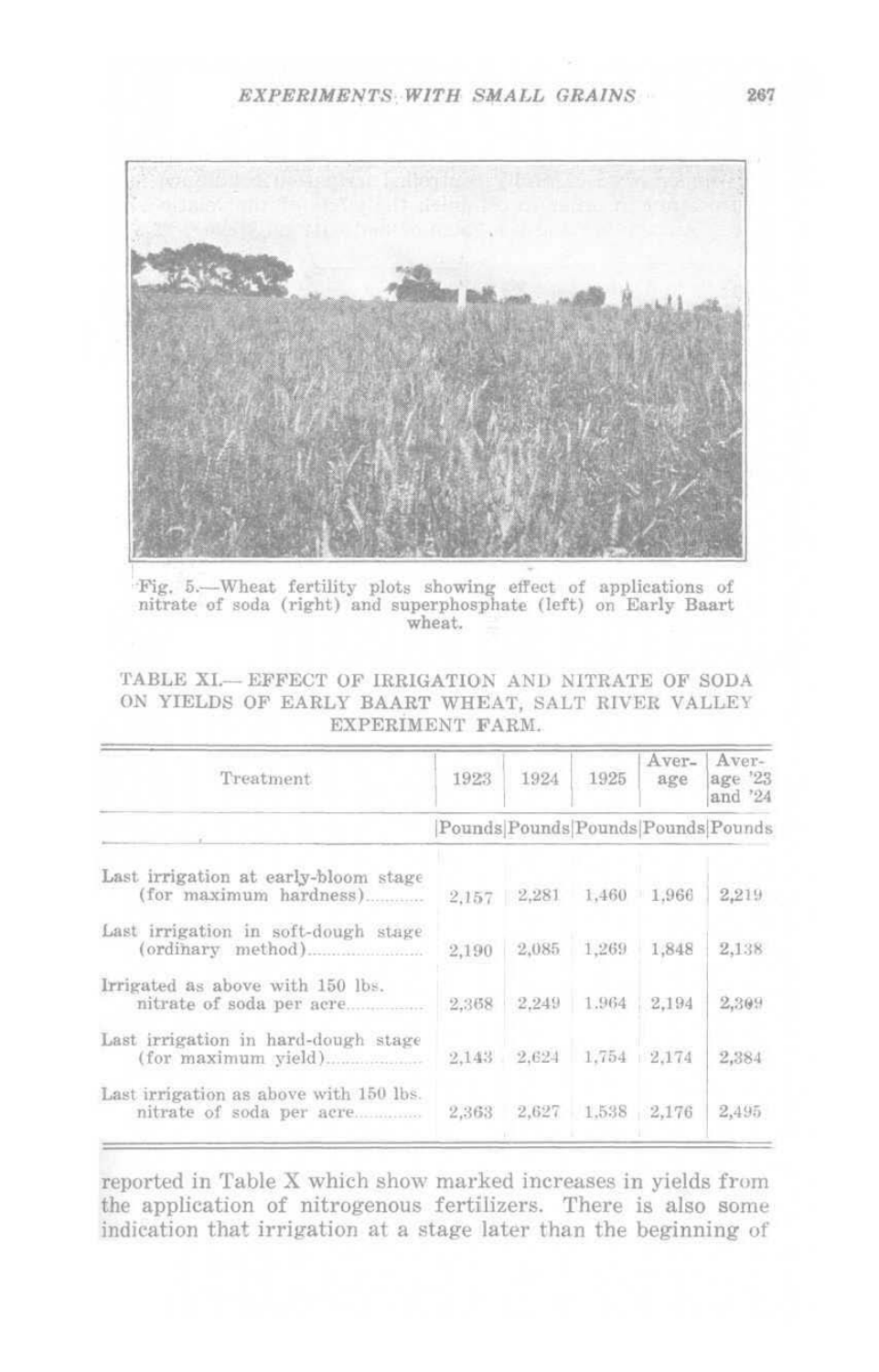#### **268 EXPERIMENT STATION BULLETIN NO. 126**

heading or early bloom also increases the yield. Duplication of plots under more carefully controlled irrigation conditions may be necessary in order to establish the effect of the relationship between irrigation and the stage of maturity on yield.



Fig. 6.- Effect of irrigation on the growth of barley. The border in the foreground was irrigated before the plants were up, while the horder in the background was not irrigated until the plants were well along.

In order to determine the effect of various treatments on the quality of the wheal produced. protein analyses were made on samples of wheat from the fertilization and irrigation tests in 1923. The results are given in Table XlI.

The effect of applications of nitrogenous fertilizers on the protein-content of wheat is very evident, since the table above shows an average increase in protein-content of 2.2 percent for the wheat receiving nitrogenous fertilizer over that which did not receive such fertilizer. The effect of the nitrogen was considerably more pronounced when applied in the form of commercial fertilizer than in animal manure. This increase in proteincontent is a highly important factor from the milling standpoint since lack of quality in Arizona wheat has made it less desirable than some other wheats for bread-flour purposes. In these tests, the increases in yield and protein-content have more than paid for the fertilizers used. How far such a practice may be adapted to commercial production remains to be seen.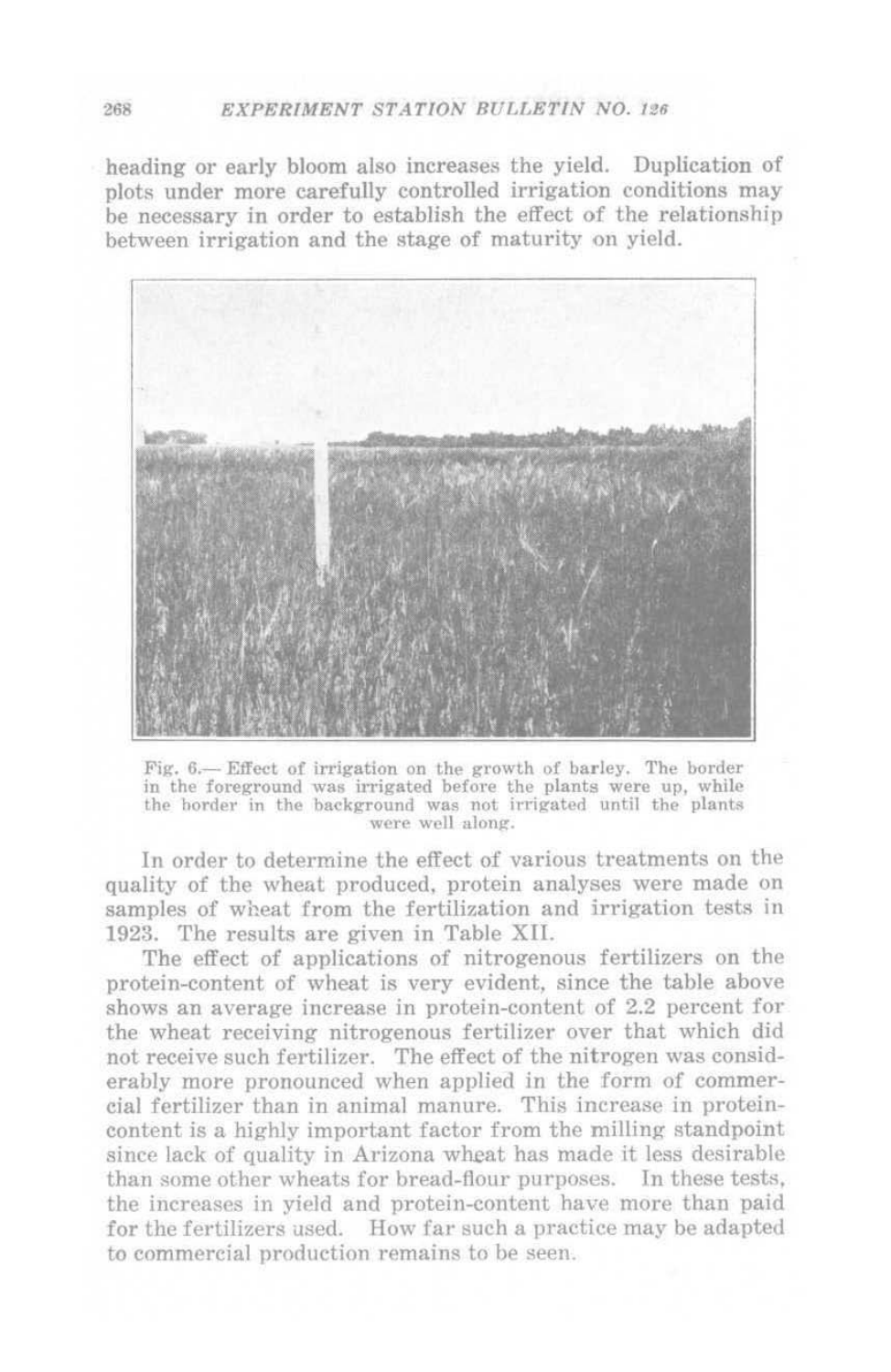| Treatment                                                                    | Yield         | Protein<br>content |
|------------------------------------------------------------------------------|---------------|--------------------|
|                                                                              | <b>Pounds</b> | Percent            |
|                                                                              |               |                    |
| No nitrogenous fertilizers used:                                             |               |                    |
| Check (1) Fertility test                                                     | 1,753         | 10.88              |
| Check (2) Fertility test                                                     | 1.760         | 11.89              |
| 200 lbs superphosphate, Fertility test                                       | 1,770         | 11.86              |
| Irrigation at early-bloom stage                                              | 2,157         | 11.50              |
| Ordinary irrigation                                                          | 2,190         | 11.49              |
| Irrigation in hard-dough stage                                               | 2.143         | 10.64              |
| Average percent protein                                                      |               | 11.38              |
| Nitrogenous fertilizers used:                                                |               |                    |
| Ordinary irrigation plus 150 lbs. of nitrate<br>of soda                      | 2.368         | 14.45              |
| Irrigation in hard-dough stage plus 150<br>lbs. of nitrate of soda           | 2,363         | 14.24              |
| Commercial fertilizer (with 236 ibs. of ni-<br>trate of soda) Fertility test | 2.428         | 13.49              |
| 5 tons barnyard manure (fertility test)                                      | 2.330         | 12.20              |
| Average percent protein                                                      |               | 13.60              |
|                                                                              |               |                    |

#### TABLE XII.- EFFECT OF NITROGENOUS FERTILIZERS AND TIME OF TREIGATION ON PROTEIN-CONTENT OF EARLY BAART WHEAT.

Some terminal buyers and millers in certain producing areas have been paying premiums for high protein wheats of the Hard Red Spring and Hard Red Winter classes for a number of years. In some seasons, the average protein-content is very low which results in very high premiums for those lots of wheat testing high in protein. In other years when the quality of the general crop is good, the premiums may be lacking etnirely. The wide variations in the premiums in a given season or part of a season are due to the fact that purchases of high protein wheats are made on order of mills primarily and that the protein-content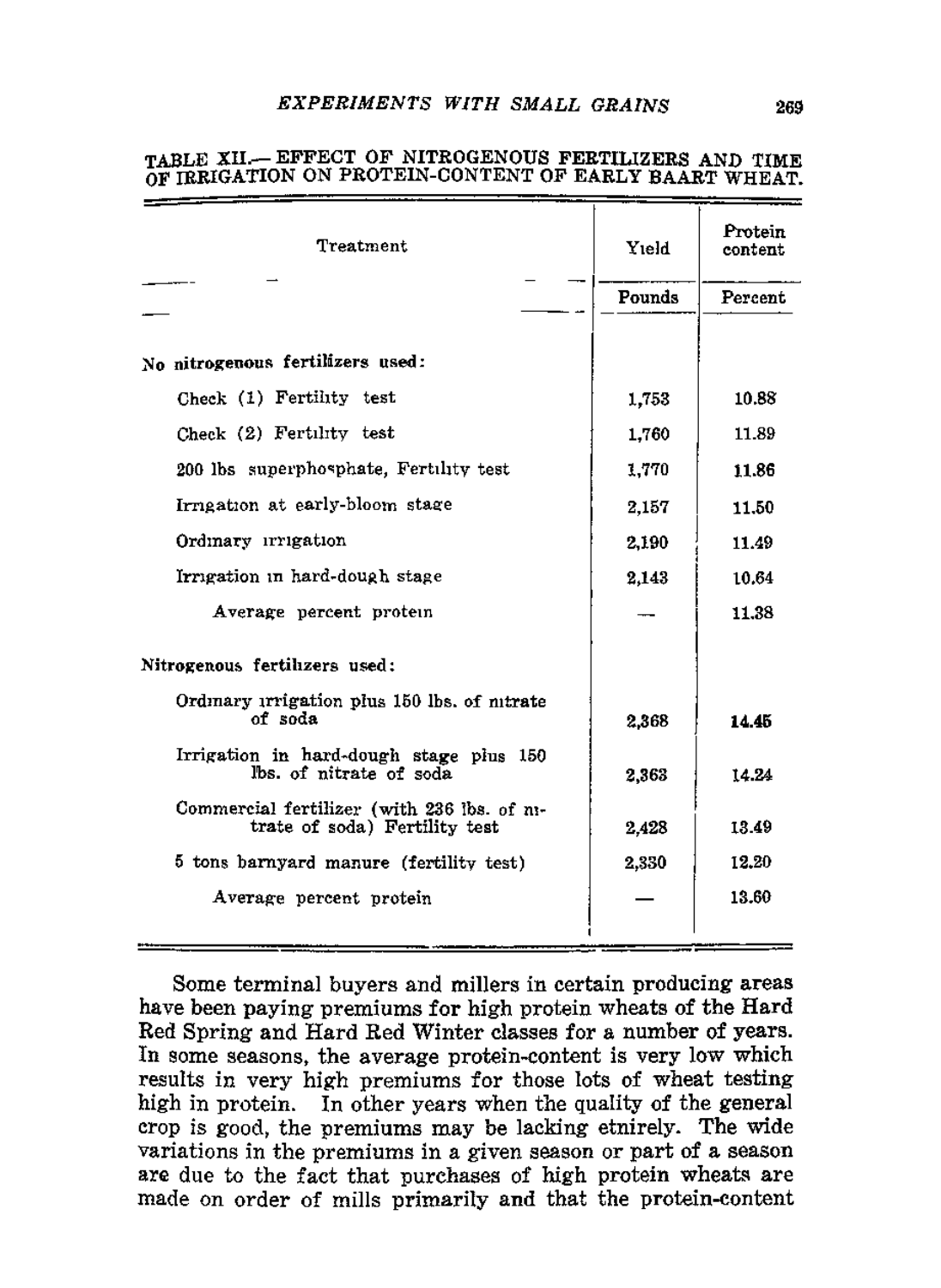as such is not. an integral part of the grade. The average pricedifferential for high protein lots of Hard Red Spring and Hard Red Winter wheats is from 7 to 10 cents per bushel for each per. cent of protein over 12 percent.

While premiums are not being paid for high protein lots of the white wheats on the basis of protein-eontent. it is evident that the amount of protein is a definite factor in determining the milling and baking value of such wheats and that such value varies in a more or less direct proportion to the protein-eontent. Since such a difference in actual value does exist, this difference should be reflected in the prices paid to farmers for wheat.

## EFFECT OF PRECEDING CROPS ON THE YIELDS OF SMALL GRAINS

Some of the most accurate information concerning the effect of preceding crops on the yields of small grains was obtained as a result of a test to determine the relative effect of corn and hegari on the soil, using Beardless barley as an indicator crop. Seven borders were set aside for this purpose of which four were planted to corn and three to hegari. All of the land was given a heavy application of straw in the spring of 1924, and during June of each year, prior to planting the corn and hegari, all the borders with the exception of one devoted to each crop received an application of  $7\frac{1}{2}$  tons of manure per acre. The barley yields for the 3 years are given in Table XIII.

Thus it will be seen that hegari was much more detrimental to the yield of the barley crop that followed than was corn, and that while an annual application of approximately 7 tons of manure per acre caused marked increases in yields, it did not entirely overcome the deleterious effect of the hegari crop. The comparative effects of the two crops were even more noticeable in the straw yields than in the grain yields of the barley. The manured corn borders produced an average straw yield for the first 2 years of the test of 3,617 pounds as compared with 2,758 pounds for the manured hegari borders. The average yield of straw on the unmanured corn plot was 1,699 pounds as compared with 1,174 pounds per acre for the corresponding hegari plot.

#### EFFECT OF STORAGE ON WEIGHT OF SMALL GRAIN

Experiments were commenced following the small-grain haryest of 1923 to determine the effect of storage on the weight of small grain. Weighed sacks of one variety each of wheat, barley,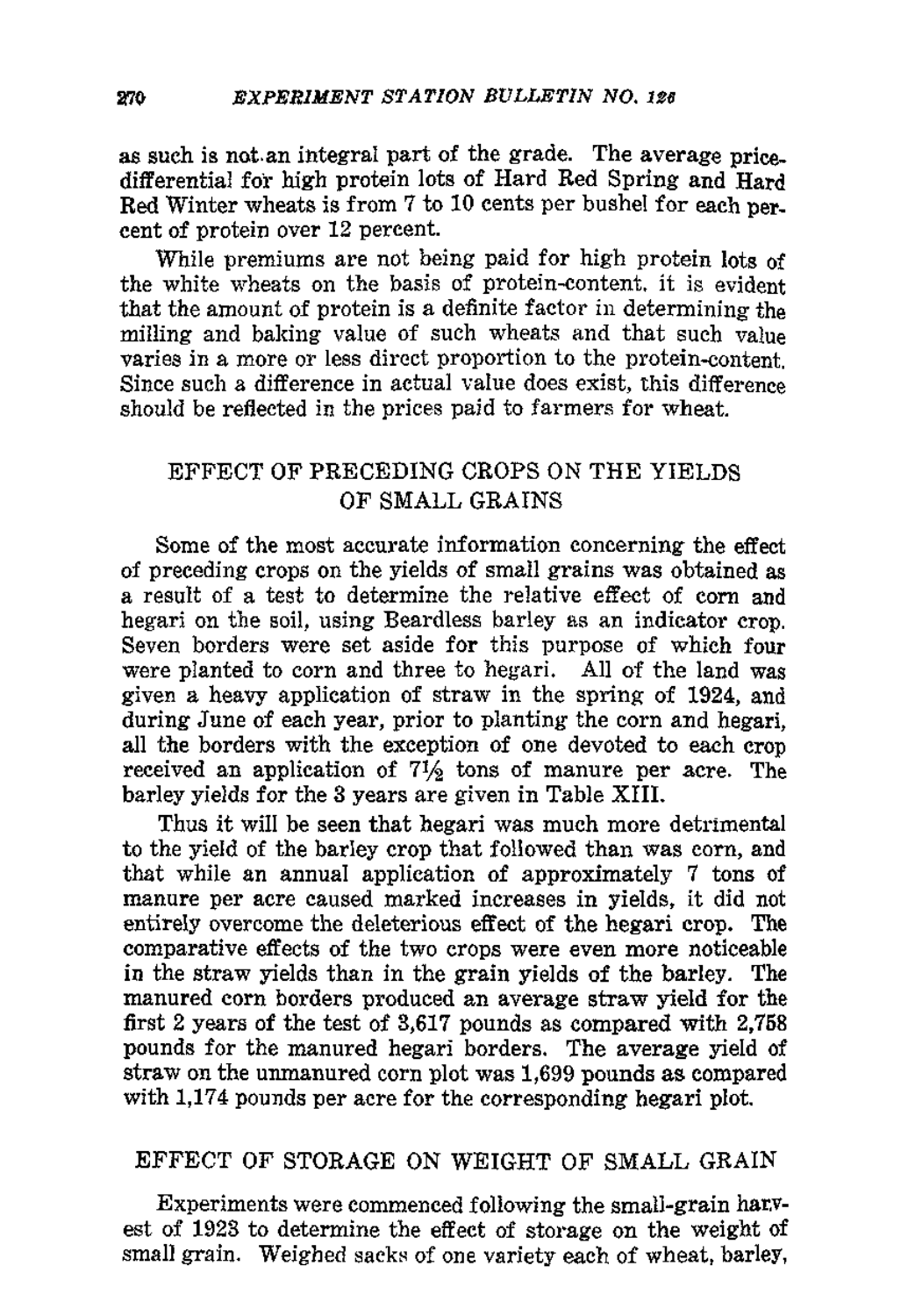and oats were stored in the grain bins on the Salt River Valley Experiment Farm. The work was continued during the follow- $\frac{1}{2}$  years and during the last year four varieties of barley and four of wheat were included. The average weights for the barley and wheat at the different weighing periods are given in Table XIV. Weights were taken on June 9 and July 9 and about the middle of each succeeding month with the exception of April for which no figures are available.

| Previous crop                                     | 1925   | 1926   | 1927   | Average |
|---------------------------------------------------|--------|--------|--------|---------|
|                                                   | Pounds | Pounds | Pounds | Pounds  |
|                                                   | 2.769  | 3,356  | 2,573  | 2,899   |
|                                                   | 3,157  | 3,405  | 2,770  | 3,111   |
|                                                   | 2,774  | 3,309  | 2,741  | 2.941   |
|                                                   | 2,824  | 3,025  | 2,112  | 2.654   |
| Hegari.<br>------------------------------         | 3,047  | 3,1    | 2,256  | 2,828   |
| Hegari (no manure)                                | 1,822  | 1,151  | 715    | 1,229   |
| Corn (no manure)                                  | 2.675  | 1,454  | 1,435  | 1,855   |
| Average barley yield on<br>manured corn borders   |        |        |        | 2,984   |
| Average barley yield on<br>manured hegari borders |        |        |        | 2,741   |
|                                                   |        |        |        |         |

| TABLE XIII.— EFFECT OF CORN AND SORGHUM ON YIELDS OF |  |
|------------------------------------------------------|--|
| BEARDLESS BARLEY.                                    |  |

The results for the previous years were very much the same although in 1923-1924 the maximum increase was somewhat higher than that recorded here while the weight at the end of the year was practically identical with that at the beginning of the test, It is readily apparent, however, that the weight of the grain is at its lowest during the 4 or 5 months following harvest and that it increases during the winter months, again decreasing with the higher temperatures and lower humidity of spring and early summer. Weights are highest following a period of rainy or damp weather during the winter when the lowest temperatures prevail. Since the bulk of the small grain is usuallY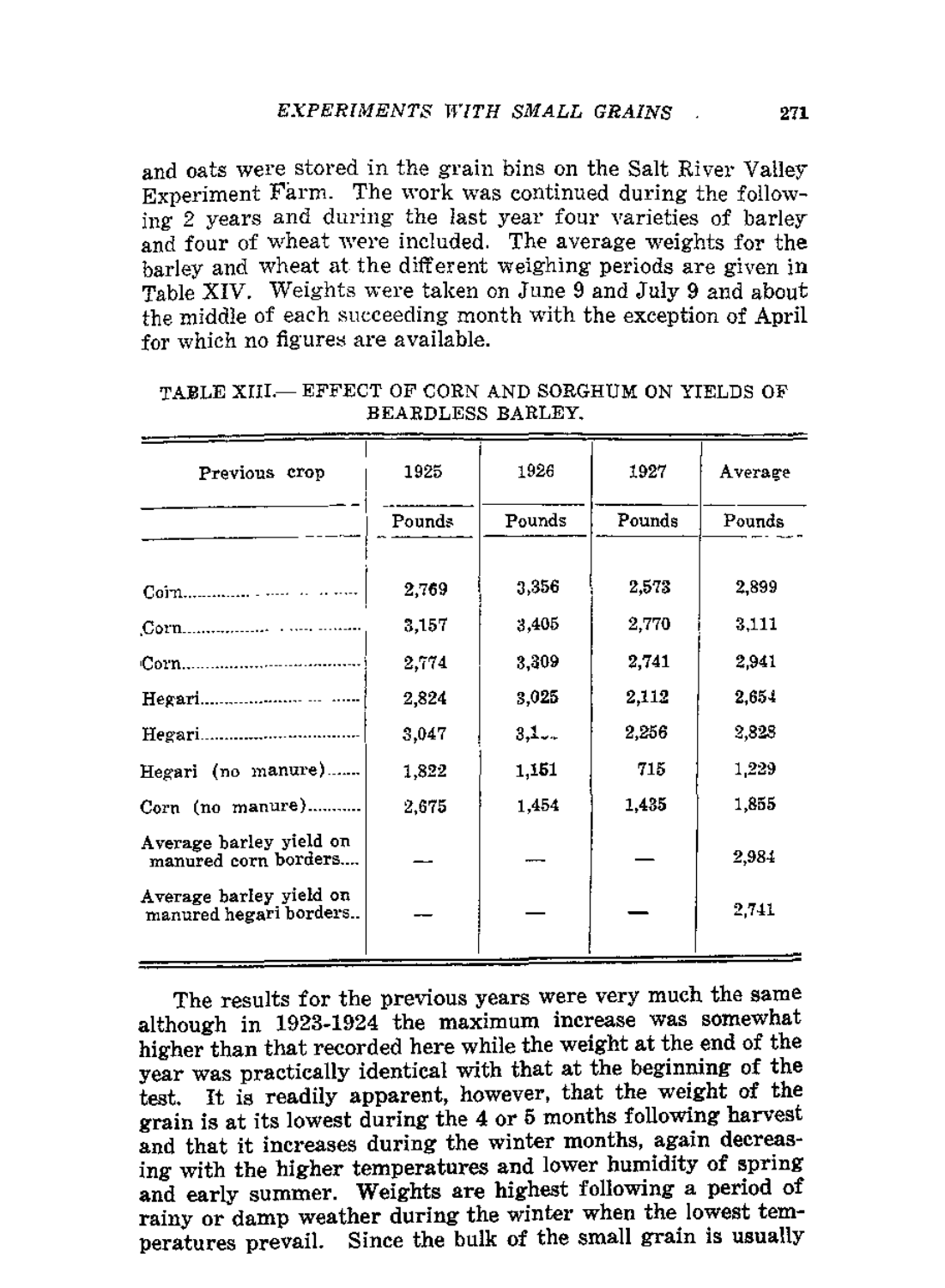|                                                          | ≴ви             | Pounds<br>101.75                   | 101.57                            |
|----------------------------------------------------------|-----------------|------------------------------------|-----------------------------------|
|                                                          | цэля            | $101.87$   101.50<br>Pounds Pounds | 101.64                            |
|                                                          | Ствитор         |                                    | $101.73$ ;                        |
|                                                          | <b>Lienus (</b> | $102.41$ ,<br>Pounds / Pounds      | 102.16                            |
|                                                          | December        | 102.18                             | 101.87                            |
|                                                          | November        | Pounds<br>101.93                   | 101.05                            |
| TABLE XIV. - EFFECT OF STORAGE ON WEIGHT OF SMALL GRAIN. | 1940390         | Pounds<br>101.76                   | 101.59                            |
|                                                          | Se ptemb        | 101.19                             | 100.55                            |
|                                                          | 1snâny          | Pounds   Pounds   Pounds<br>100.61 | 100.28                            |
|                                                          | մակ             | 99.88                              | 100.17                            |
|                                                          | əunr            | Pounds<br>100.00                   | 00.001                            |
|                                                          |                 | Four varieties<br>of barley        | <b>Four varieties</b><br>nf wheat |

sold shortly after harvest, the farmer loses on account of the very dry condition of the grain. The difference in weight shortly after harvest and that 5 or 6 months later amounts to approximately 50 pounds per acre when the acre-yield is about a ton of grain. Wheat sold directly from the combine, however, may have a moisture content higher than it would have a week or so later, The moisture content at harvest. ing time depends on the maturity and condition of the grain.